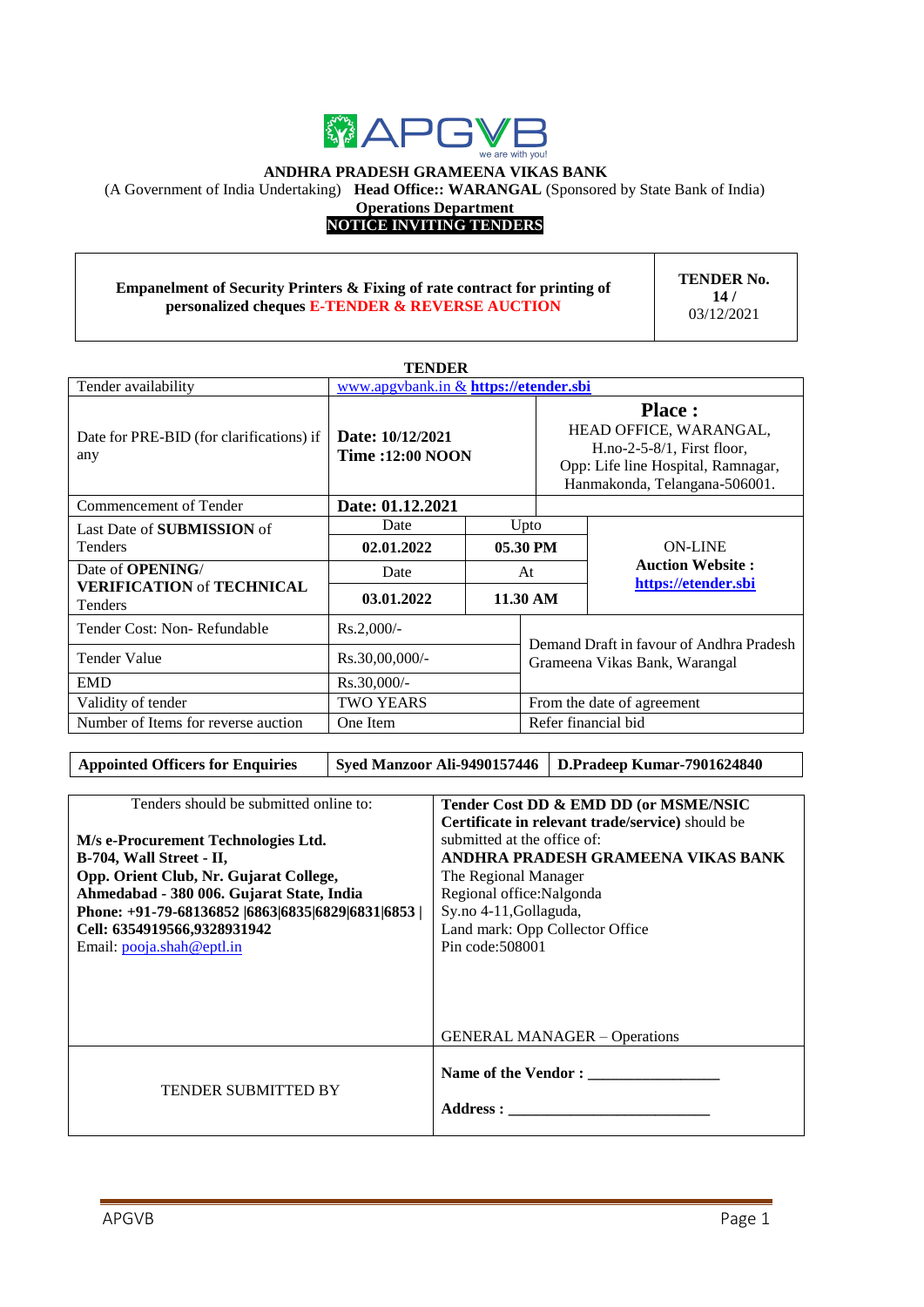| <b>Item Description</b>                                                                              | Page           |
|------------------------------------------------------------------------------------------------------|----------------|
|                                                                                                      | No             |
| <b>1. INTRODUCTION</b>                                                                               | 3              |
| <b>2. SCOPE OF WORK</b>                                                                              | $\overline{4}$ |
| <b>3. IMPORTANT DETAILS</b>                                                                          | 5              |
| <b>4. MODIFICATIONS OR CORRIGENDUM</b>                                                               | $\overline{5}$ |
| <b>5. PROCESS OF TENDER</b>                                                                          | 6              |
| <b>6. BIDDING - THREE STAGES</b>                                                                     | 7              |
| 7. CHANGE OF ADDRESS & CONTACT DETAILS                                                               | $\overline{7}$ |
| <b>8. BIDDER'S DISQUALIFICATION</b>                                                                  | 7              |
| 9. NON-TRANSFERABLE OFFER                                                                            | 8              |
| <b>10. PROPOSAL OWNERSHIP</b>                                                                        | 8              |
| <b>11. ADDRESS FOR COMMUNICATION</b>                                                                 | 8              |
| <b>12. MODIFICATION AND WITHDRAWAL OF OFFER</b>                                                      | 8              |
| 13.GENERAL<br><b>INSTRUCTIONS</b><br><b>INDENTING</b><br><b>RULES AND</b><br><b>TO</b><br><b>THE</b> |                |
| <b>APPLICANTS</b>                                                                                    | 9              |
| <b>14. PENALTY CLAUSE</b>                                                                            | 11             |
| <b>15. TEST CHECKING AND OTHER TERMS</b>                                                             | 12             |
| <b>16. ELIGIBILITY CRITERIA</b>                                                                      | 13             |
| <b>17. SPECIFICATIONS</b>                                                                            | 14             |
| <b>18. PRINTING</b>                                                                                  | 15             |
| <b>19. EVALUATION CRITERIA</b>                                                                       | 15             |
| 20. ANNEXURE-A FORM OF APPLICATION                                                                   | 17             |
| <b>21. ANNEXURE-B PRICE BID</b>                                                                      | 24             |

# **TABLE OF CONTENTS**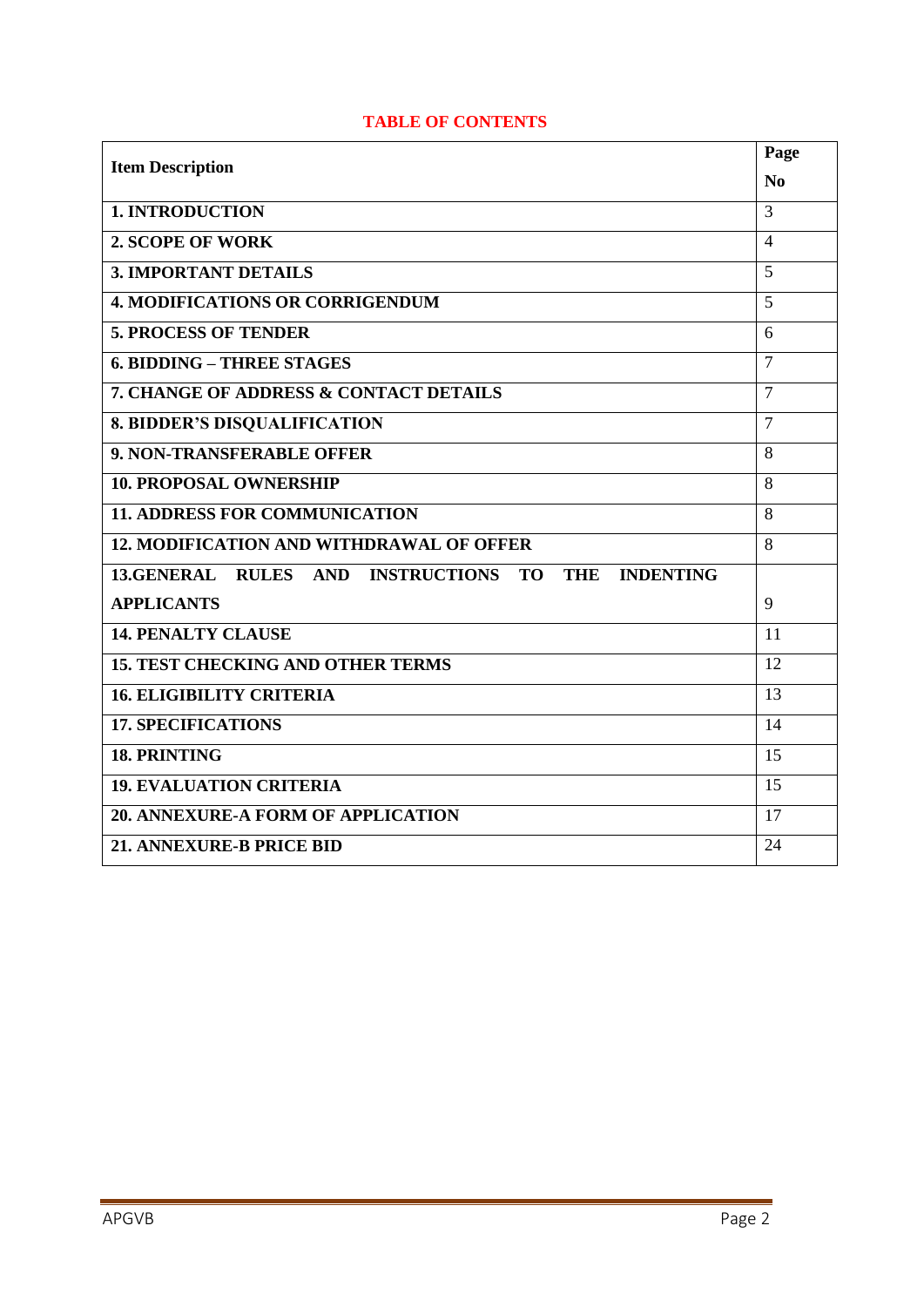## **1. INTRODUCTION**

Andhra Pradesh Grameena Vikas Bank is a Regional Rural Bank, sponsored by State Bank of India, and jointly established by Government of Andhra Pradesh and Government of India. Our bank has 771 branches as of now and are operating in Fourteen regions viz. Anakapalli, Bhadrachalam, Bhongir, Khammam, Mahabubnagar, Nagarkurnool, Nalgonda, Parvathipuram, Sangareddy, Siddipet, Srikakulam, Viziangaram, Visakhaptnam, and Warangal in the States of Telangana and Andhra Pradesh. All the **771** branches have been functioning in a computerized environment on CBS platform.

#### **The locations of our Regional Offices in Telangana State are:**

| Sangareddy Region      | : District Sangareddy, Medak & Siddipet.                                           |  |  |
|------------------------|------------------------------------------------------------------------------------|--|--|
| Warangal Region        | : DistrictWarangal Urban & Rural, Bhupalapally, Jangaon &                          |  |  |
| Mahabubabad.           |                                                                                    |  |  |
| <b>Siddipet Region</b> | : District Sangareddy, Medak & Siddipet.                                           |  |  |
| Mahabubnagar Region    | : District Mahabubnagar, Gadwal, Wanaparthy & Nagarkurnul.                         |  |  |
| Nagarkurnul Region     | : District Mahabubnagar, Gadwal, Wanaparthy & Nagarkurnul                          |  |  |
| Nalgonda Region        | : District Nalgonda & Suryapet                                                     |  |  |
| Bhuvanagiri Region     | : District Nalgonda, Yadagiri Bhuvanagiri & Suryapet                               |  |  |
| Khammam Region         | : District Khammam, Suryapet & Bhadradri Kothagudem                                |  |  |
|                        | Bhadrachalam Region : District Bhadradri Kothagudem, West Godavari & East Godavari |  |  |

#### **The locations of regions in Andhra Pradesh State are:**

| Anakapalli Region    | : District Vishakapatnam & Vizianagaram. |
|----------------------|------------------------------------------|
| Srikakulam Region    | : District Srikakulam.                   |
| Vizianagaram Region  | : District Vizianagaram.                 |
| Parvathipuram Region | : District Vizianagaram & Srikakualam.   |
| Vishakapatnam Region | : District Vishakapatnam & Vizianagaram. |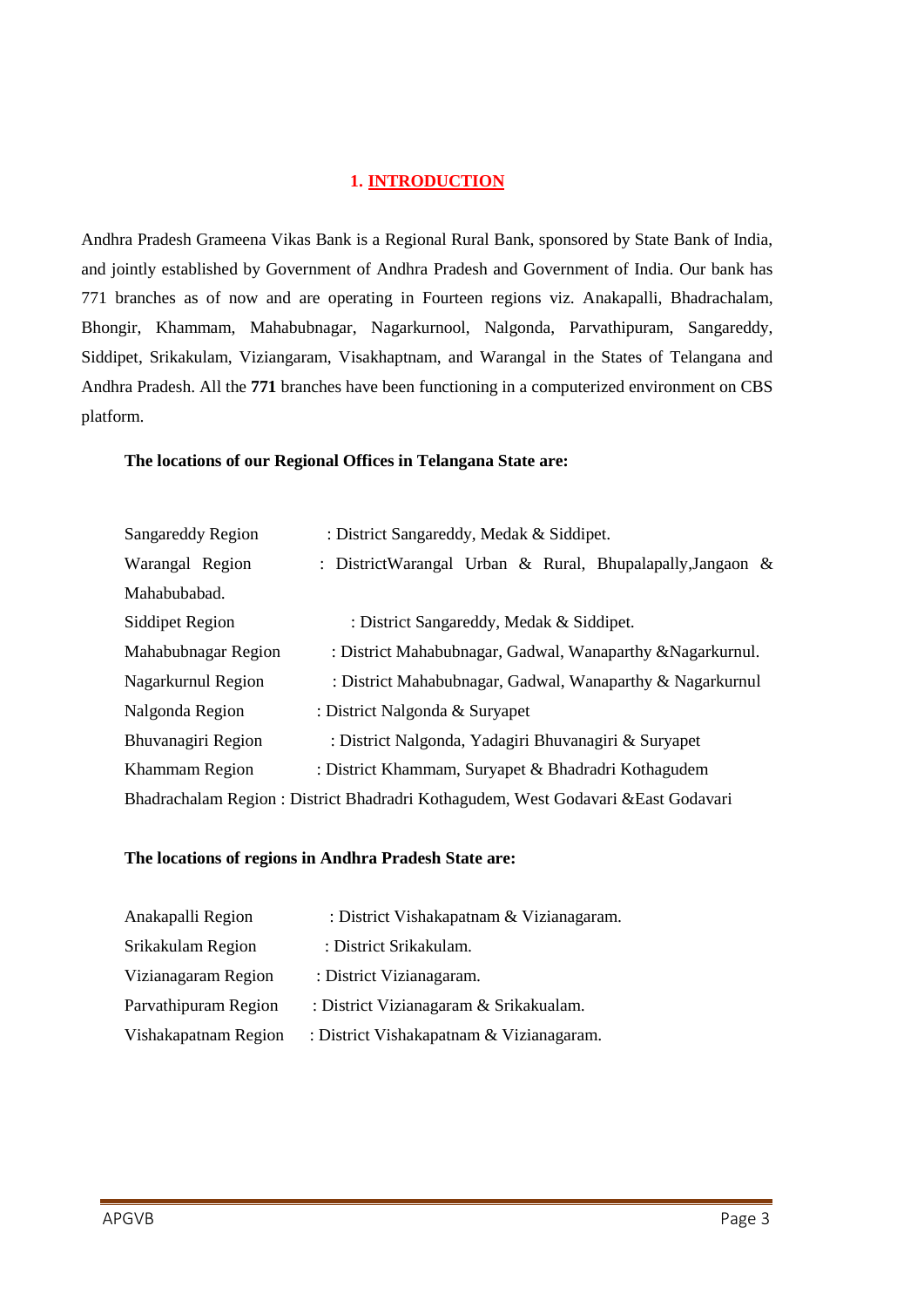## **2. SCOPE OF WORK**

Andhra Pradesh Grameena Vikas Bank invites applications for rate contract from well established, resourceful and experienced Security Printers in the IBA panel for printing and supply of Personalized cheque books to customers /branches for the duration of two years, extendable further by twelve months at the discretion of the bank, as Detailed below;

- a. Design, print and deliver the personalized cheques as required by the Bank.
- b. At present, a customer is permitted to avail a maximum of 20 cheque leaves, per request.
- c. Personalised cheque books are to be inserted in tamper proof envelopes, as per specification, for the individual customer's dispatch through India Post.
- d. Printer shall develop the software at their own cost, to process data provided in the form of text file / encrypted mode (or any other format decided by the bank) to print the personalized information on cheque leaves and requisition slip as per the specifications of the bank.
- e. The file, after printing, should be returned to the Bank, after inserting the speed post number at the end of every record.
- f. **Printed and packed cheques are to be handed over to India Post for delivery. India post payment will be made by Bank after verifying the number of records with printer dispatches.**
- g. Provide MIS in required format to the bank.
- h. A proven track record of such setup is necessary and bidders who do not have such facility need not participate in tender.

Bidders satisfying the eligibility criteria based on Technical bid will be empaneled for the duration of two years or expiry of rate contract, whichever is later. Price Bids of bidders will be opened only after qualifying the technical bid and vendor will be shortlisted as per price bid evaluation criteria detailed in tender documents.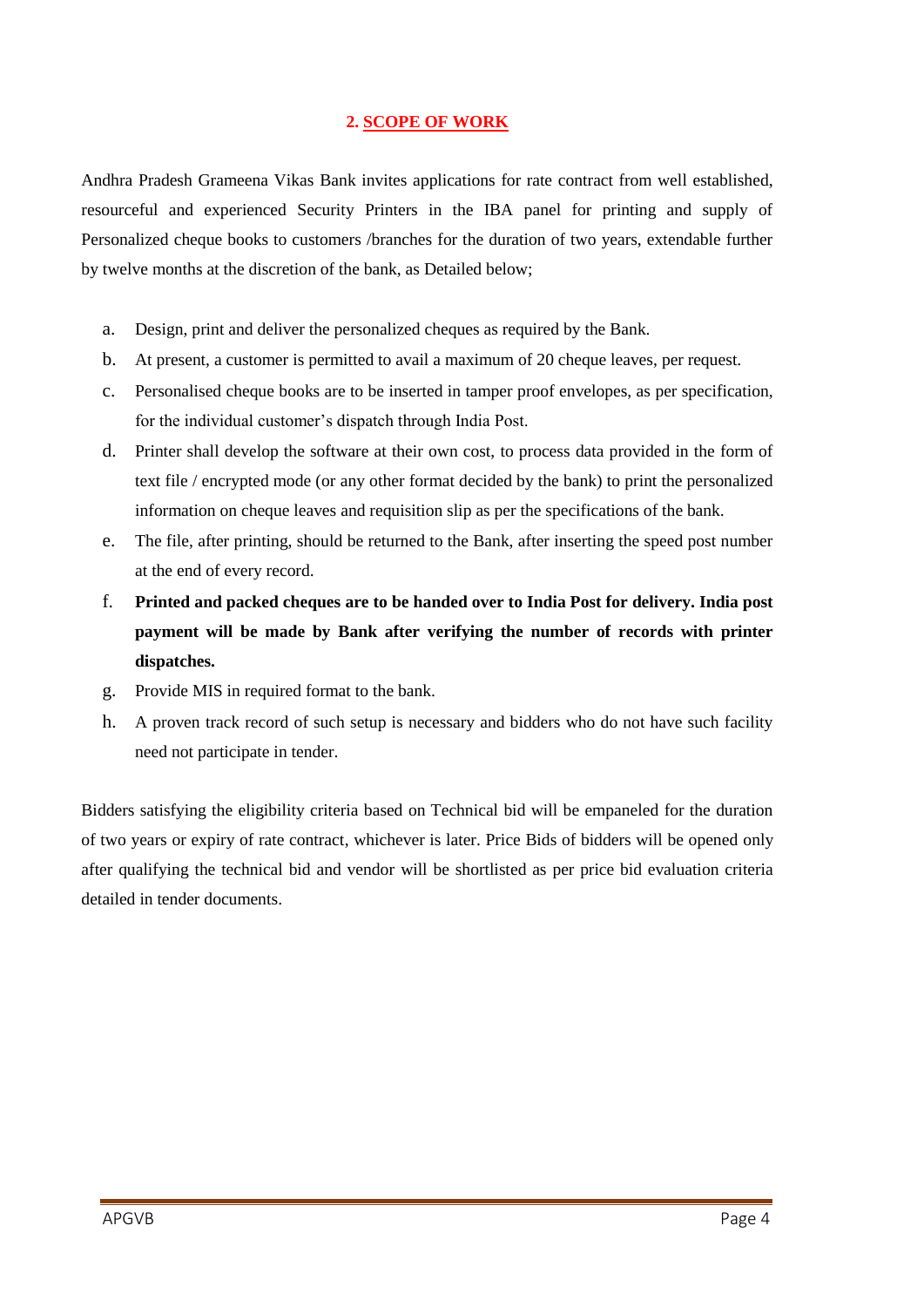# **3. IMPORTANT DETAILS**

The following are the important details to be noted:

| <b>Tender Reference</b>                                                                                             | No.14/2021-22 dated 03.12.2021                                |                                                             |  |
|---------------------------------------------------------------------------------------------------------------------|---------------------------------------------------------------|-------------------------------------------------------------|--|
| Tender Cost (Not Refundable)                                                                                        | Rs.2,000/-                                                    | Demand Draft favoring                                       |  |
| <b>Earnest Money Deposit (EMD)</b>                                                                                  | Rs.30,000/-                                                   | Andhra Pradesh Grameena Vikas Bank.                         |  |
|                                                                                                                     |                                                               | MSMEs & NSIC in relevant trade are                          |  |
|                                                                                                                     |                                                               | exempted                                                    |  |
| <b>Security Deposit</b> *- to be deposited within <b>Rs.60,000/-</b> (2% of Demand Draft or Bank Guarantee from any |                                                               |                                                             |  |
| 14 days of issue of the empanelment                                                                                 | the total                                                     | Tender commercial bank. This includes the EMD               |  |
|                                                                                                                     | value)                                                        | already submitted.                                          |  |
| Tender document available from                                                                                      |                                                               | $\overline{03.12.2021}$ in Bank's website – www.apgybank.in |  |
| Correspondence for any Technical Enquiry                                                                            | 1. Syed Manzoor Ali -9490157446                               |                                                             |  |
| (IT Department, Sangareddy)                                                                                         | 2. D.Pradeep Kumar-7901624840<br>3. Email: cmlcpc@apgvbank.in |                                                             |  |
|                                                                                                                     |                                                               |                                                             |  |
| Last date for submission                                                                                            | 02.01.2022, 5:30PM                                            |                                                             |  |
|                                                                                                                     |                                                               |                                                             |  |
| Mode of receipt of tenders                                                                                          |                                                               | THROUGH ONLINE AS GIVEN IN THIS DOCUMENT                    |  |
| Date and time of opening Bids/Offers                                                                                | On 03.01.2022 at 11:30 AM                                     |                                                             |  |
|                                                                                                                     |                                                               | ANDHRA PRADESH GRAMEENA VIKAS BANK                          |  |
| <b>Address for Communication</b>                                                                                    | The Senior Manager                                            |                                                             |  |
|                                                                                                                     | <b>LCPC</b>                                                   |                                                             |  |
|                                                                                                                     | Sy.no 4-11, Third floor, Gollaguda Village,                   |                                                             |  |
|                                                                                                                     | Land mark: Opp Collector Office                               |                                                             |  |
|                                                                                                                     | Nalgonda                                                      |                                                             |  |
|                                                                                                                     | Pin code: 508001                                              |                                                             |  |

# **4. MODIFICATIONS OR CORRIGENDUM**

Any modifications or corrigendum to this tender document that may require after floating this tender shall be uploaded to the same website addresses, i.e., [www.apgvbank.in](http://www.apgvbank.in/) and [https://etender.sbi](https://etender.sbi/) on any day & any time before closure of the tender. The aspiring vendors may visit the websites till the last minute of tender for updates.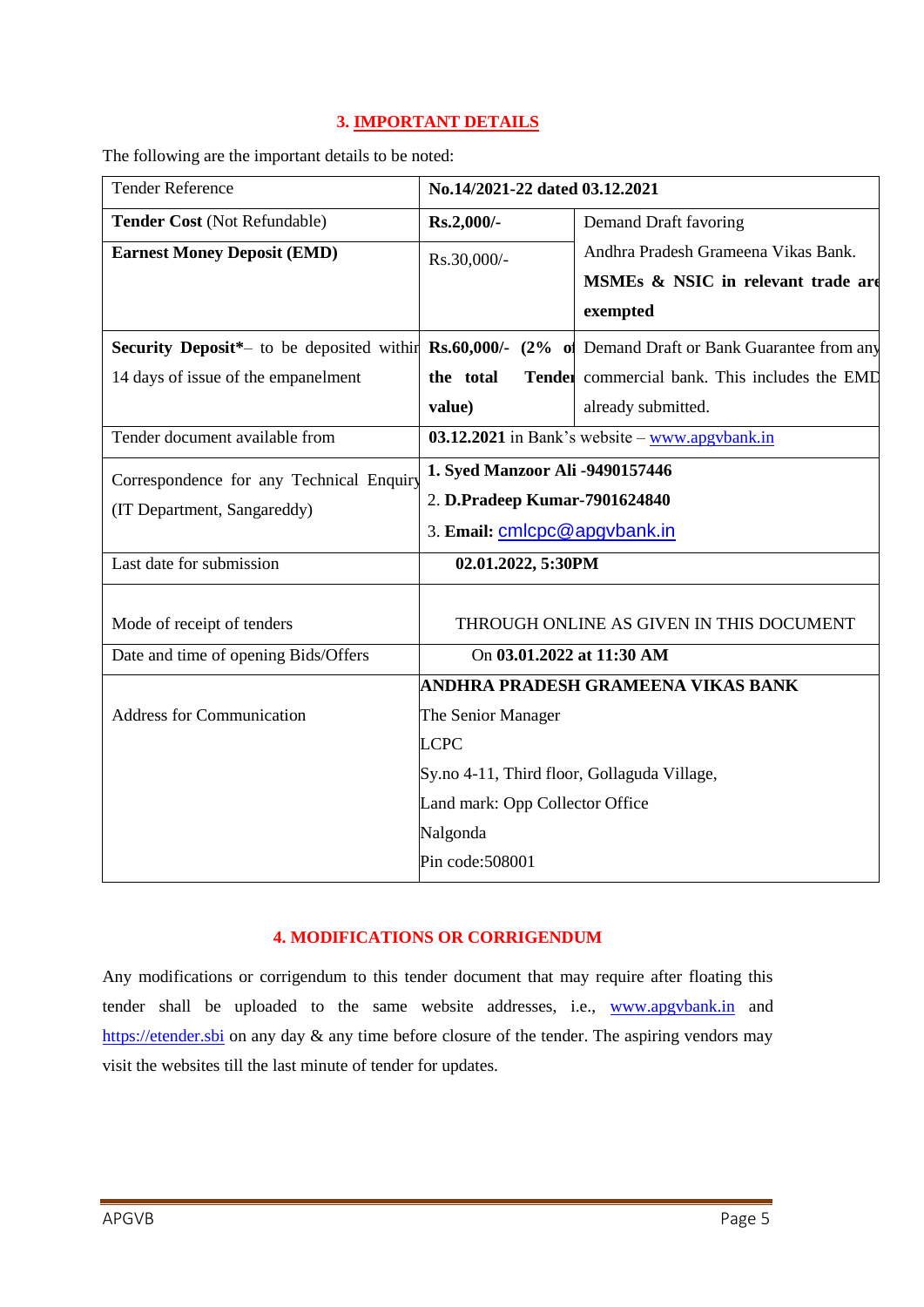## **5.PROCESS OF THE TENDER**

## **5. Bidding Process - ON-LINE E-TENDERING WITH REVERSE AUCTION**

#### **5.1 RFP and Bid Submission**

The bidder shall have to submit the tender **ON-LINE,** Vendors can download Tender document either from our websit[e www.apgvbank.com](http://www.apgvbank.com/) or from the following e-procurement portal: M/s e-Procurement Technologies Ltd. B-704, Wall Street - II, Opp. Orient Club, Nr. Gujarat College, Ahmedabad - 380 006. Gujarat State, India Phone: +91-79-68136852 |6863|6835|6829|6831|6853 | Cell: 6354919566, 9328931942 **Auction Website: [https://etender.sbi](https://etender.sbi/)**

The Bank shall not consider any request for date-extension for bid-submission on account of late receiving / downloading of RFP by any bidder. But, however, any suggestion or advice of value addition from the vendors to the tender or rectification of any short comings in tender may entail in issue of Corrigenda before the last date or postpone the tender as the Bank may deem necessary. The Bank"s decision for consideration is final.

#### **5.2 Mode of submission of tender – ON-LINE**

Tenders are to be submitted **ON-LINE** by uploading in the portal advised above. The tender consists of both Non-Financial/Technical Bid and Financial Bid / Price Bid. The vendor should submit both Technical Bid & Financial Bid.

- 1. **Non-Financial / Technical Bid – The documents mentioned in the Technical Bid should be signed on all pages and uploaded. For Tender Fee & Earnest Money Deposit – The Demand Drafts (DDs) should be scanned and uploaded, Two separate DDs should be drawn for Tender Fee and EMD. For exemption, MSME Certificate(s) is/are to be uploaded.**
- 2. **Financial Bid / Price Bids - The price bids (indicative) for the financial bid should be submitted online in the E-Auction web portal. Based on the price bids, a base price will be fixed by the Bank for reverse auction. The price will be further evaluated through reverse auction to arrive L1 rate/vendor.**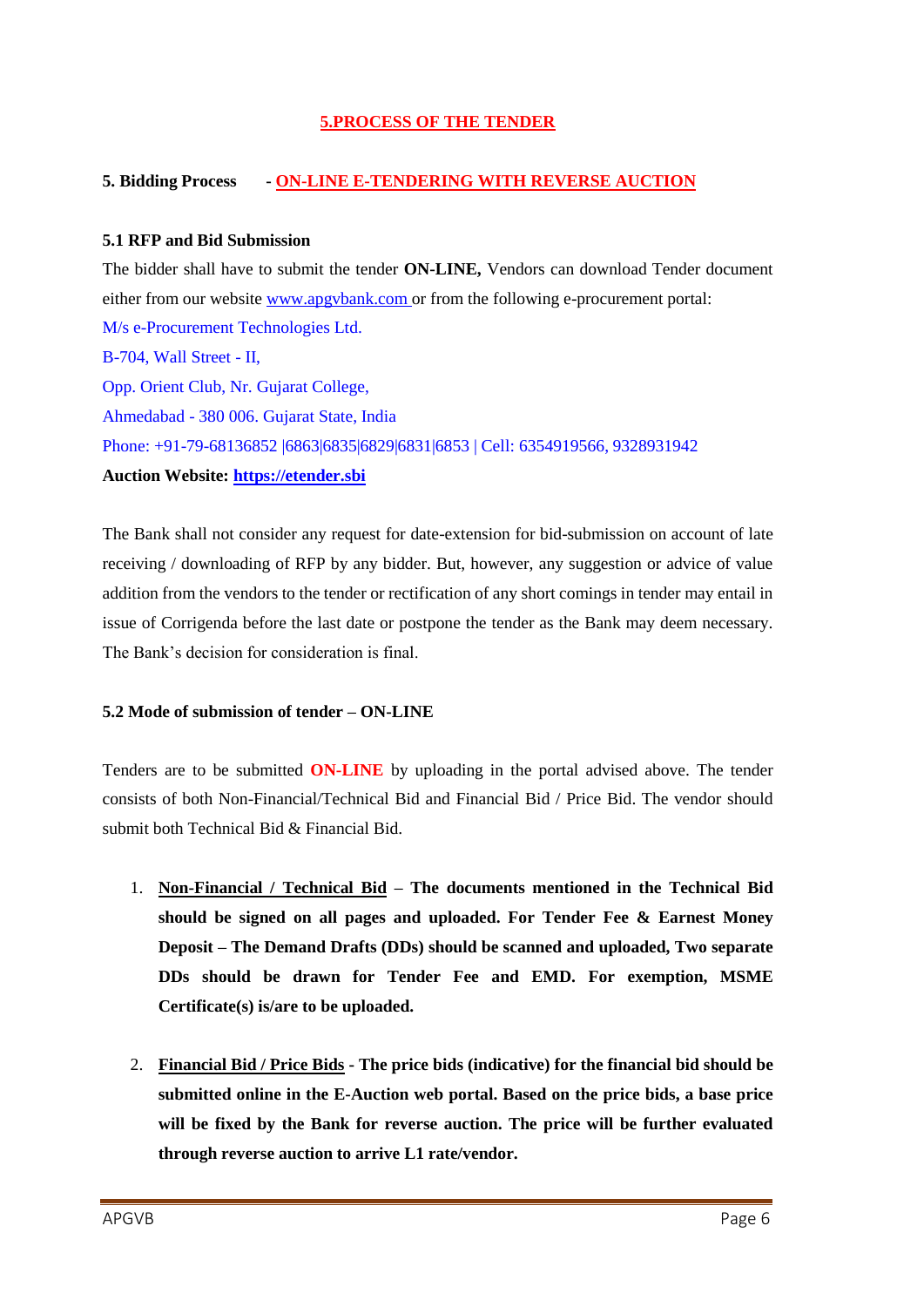## **6. BIDDING – THREE STAGES**

## **6.1. Bidding – FIRST STAGE of bidding Technical Evaluation**

In the first stage, only the **Technical Bids** will be opened by the "*Tender Opening Committee"*.

**After the technical bids pass the qualification, the Bank may make site visits to the firms, units. The date of opening the COMMERCIAL BID will be informed to the shortlisted vendors.**

# **6.2. SECOND STAGE of Bidding – Submission of Indicative Price Bids – Base Price & Decrement Value**

In the second stage, **Indicative commercial/price bids** of short-listed, technically qualified bidders shall be opened ON-LINE and a Base price will be advised to the E-Procurement agency for further evaluation through reverse auction.

## **6.3. THIRD STAGE of Bidding – REVERSE AUCTION**

In the third stage, **REVERSE AUCTION** shall be conducted for the final rates.

## **7. CHANGE OF ADDRESS & CONTACT DETAILS**

The acceptance of a bid, subject to contract, commercial considerations & compliance with all terms and conditions will be communicated in writing by means of placing order at the address supplied by the bidder in its bid. Any change of bidder"s address, E-Mail address, Phone Numbers, should therefore be promptly notified to: -

## **ANDHRA PRADESH GRAMEENA VIKAS BANK**

The Senior Manager, LCPC Third floor Sy.no 4-11, Gollaguda, Land mark: Opp Collector Office Nalgonda Pin code:508001

## **8. BIDDER'S DISQUALIFICATION**

Any bidder not complying with the bidding process is liable for disqualification at any stage without assigning any reason. Decision of the Bank in this regard shall be final, conclusive and binding on the bidder.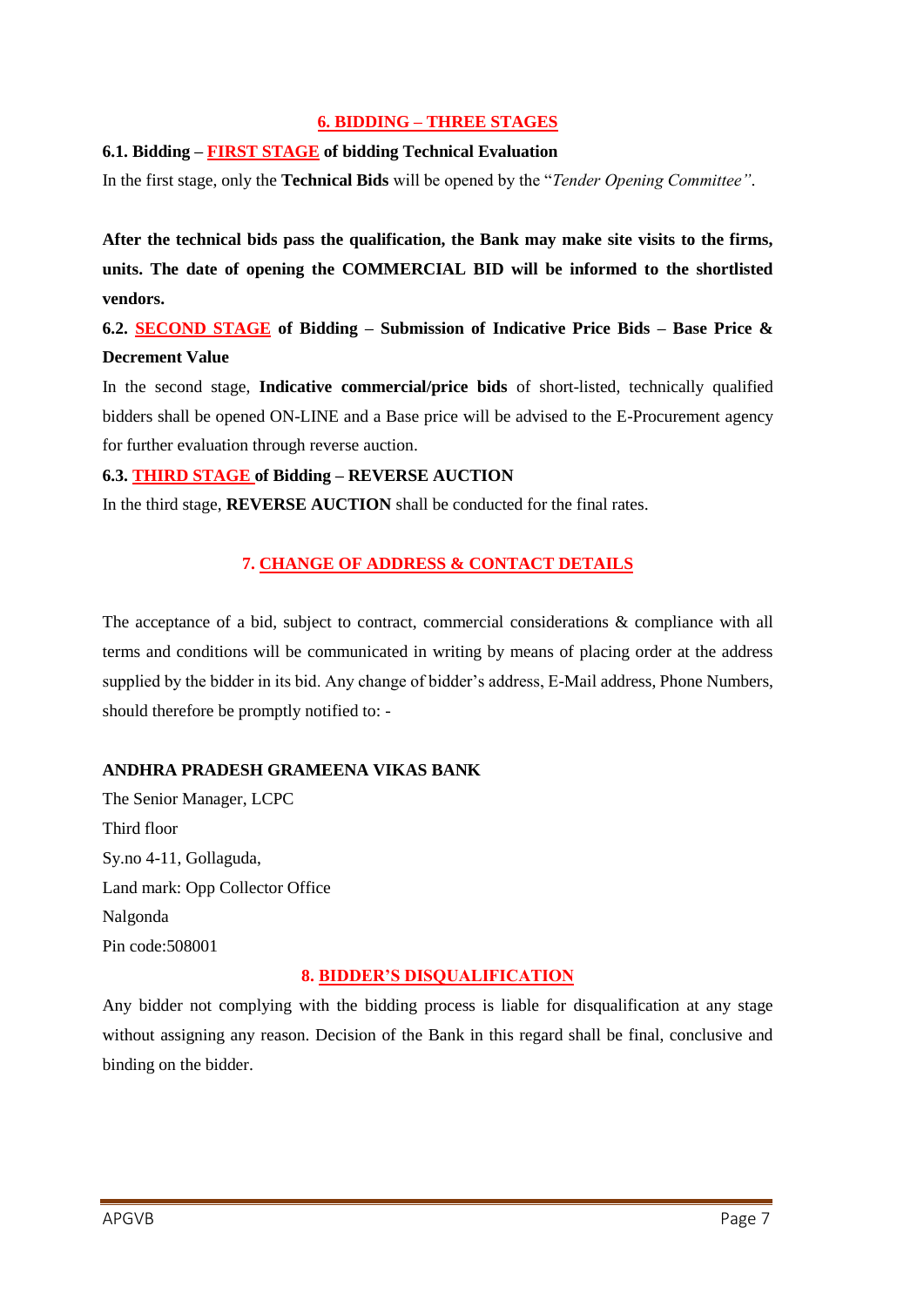#### **9. NON-TRANSFERABLE OFFER**

This tender document is not transferable. Only the Vendor, who has downloaded & submitted the tender document, is entitled to perform the services to the Bank and this can"t be transferred to another firm/vendor.

## **10. PROPOSAL OWNERSHIP**

The proposal and all supporting documents submitted by the Vendor shall become the property of the Bank.

#### **11. ADDRESS FOR COMMUNICATION**

Bids should be submitted ON-LINE to ,

M/s e-Procurement Technologies Ltd. B-704, Wall Street - II,Opp. Orient Club, Nr. Gujarat College, Ahmedabad - 380 006. Gujarat State, India Phone: +91-79-68136852 |6863|6835|6829|6831|6853 | Cell: 6354919566(For all technical / web-portal related enquiries)

Auction Website: https://etender.sbi

The tender offer with all necessary documents mentioned are to be submitted on or before 02.01.2022, before 5.30 PM.

Contact: For any technical enquiries: **Syed Manzoor Ali (**Senior Manager) **-9490157446**

#### **D.Pradeep Kumar-7901624840**

For any other tender related communication, the below mentioned official may be contacted. Shri K Vikranth Reddy, Senior Manager (Operations) - 8331019299 Andhra Pradesh Grameena Vikas Bank, Head Office, Warangal, H.No.2-5-8/1, Ram Nagar, Hanmakonda, Warangal Urban District– 506001 Telangana State

## **12. MODIFICATION AND WITHDRAWAL OF OFFER**

The Vendors are allowed to withdraw their offers at any time before the last date and time specified for receipt of offers. The vendors should contact E-Procurement agency for guidance to modify/withdraw their offer/bids. However, No offer can be withdrawn by a Vendor after the last date and time specified for submission of offers.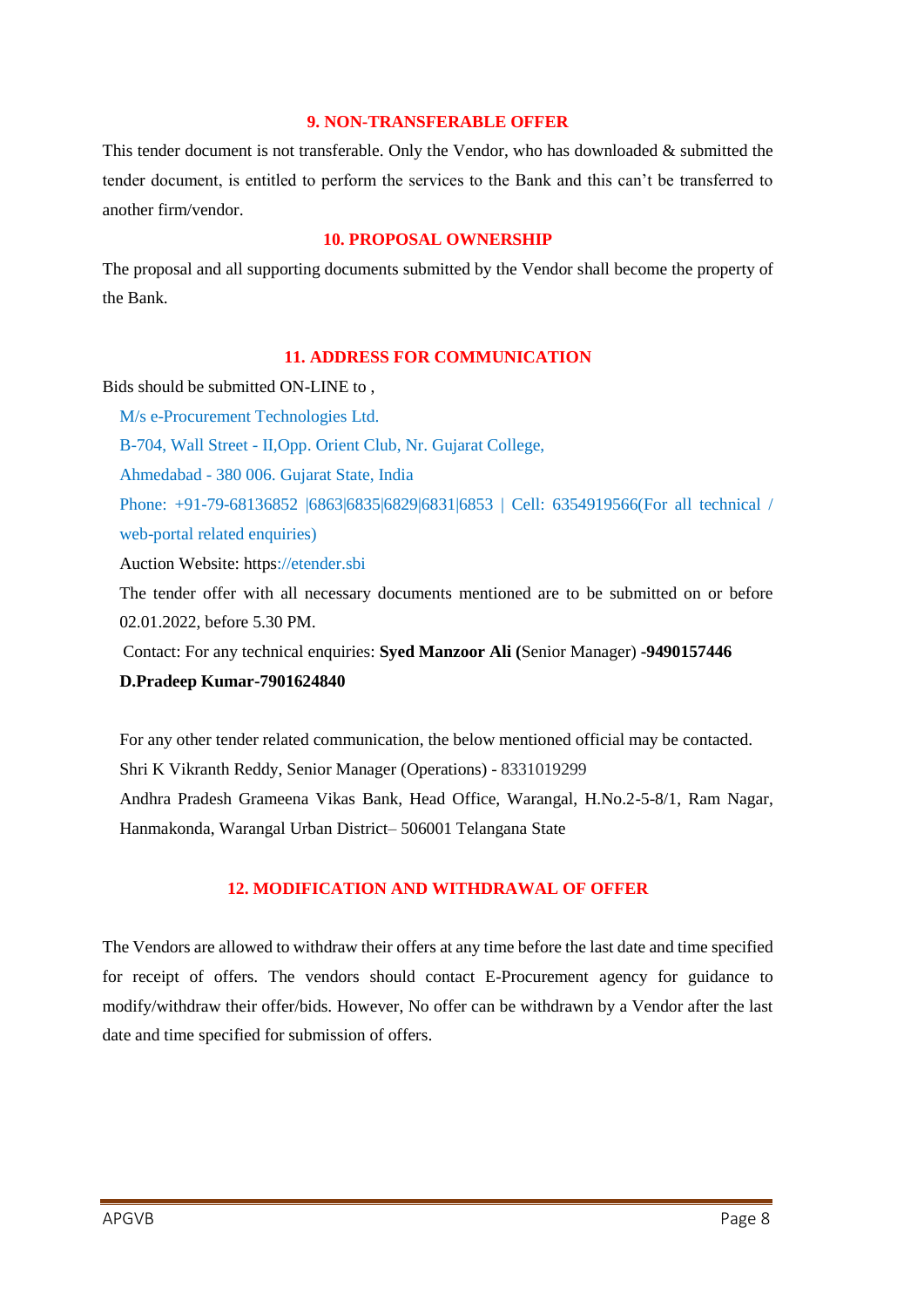#### **13. GENERAL RULES AND INSTRUCTIONS TO THE INDENTING APPLICANTS**

- 1. Andhra Pradesh Grameena Vikas Bank invites applications for rate contract from well established, resourceful and experienced Security Printers in the IBA panel for printing and supply of personalized cheque books to customers /branches all over India for duration of two years, extendable further by twelve months at the discretion of the bank.
- 2. The Technical Bid, (General conditions of tender, tender specifications) and Price bid (Bill of Quantities) shall be duly signed by the authorized signatory at every page along with company seal.
- 3. There should be no overwriting/corrections/omissions in the tender documents, no column should be left blank.
- 4. **Pre-bid Queries and Pre-Bid Meeting:** The tenderer should carefully examine the specifications, terms and conditions of the tender and may seek clarifications, if required. The tenderer in all such cases seek clarification in writing (cm**[lcpc@apgvbank.in](mailto:lcpc@apgvbank.in)**) by mentioning the relevant page number and clause number. No individual / oral consultation shall be entertained. No queries will be entertained from the vendors after pre-bid meeting.
- 5. The details of the applicants and their experience shall be submitted in the Bank"s prescribed "Pre-Qualification Format" only. Wherever required and if the space provided is not sufficient, particulars can be furnished as Annexures but such details shall be clearly mentioned in the respective columns of the Application Format. Applicant shall enclose latest copies of brochures and technical documentation giving additional information about the applicant. Each page of the document shall be duly signed by the Applicant or their authorized representative along with their company seal.
- 6. No costs incurred by the applicant in applying, in providing necessary documents or attending discussions, will be reimbursed by the Bank.
- 7. Documentary proof with respect to the prequalification criteria shall be furnished along with the completed application form. In this regard, copies of the work orders and completion certificates and or such other documents shall be submitted. Incomplete applications or applications without proper proofs for establishing their credentials will be liable for rejection and no correspondence will be entertained in this regard. Where copies are to be furnished, they have to be certified copies preferably by the concerned agencies or a Government Office.
- 8. The authorized person of the firm/ company shall sign in all the pages of the application with seal of the company/ firm.
- 9. For consideration of experience, works should have been executed in same name & style of the firm in which empanelment is sought.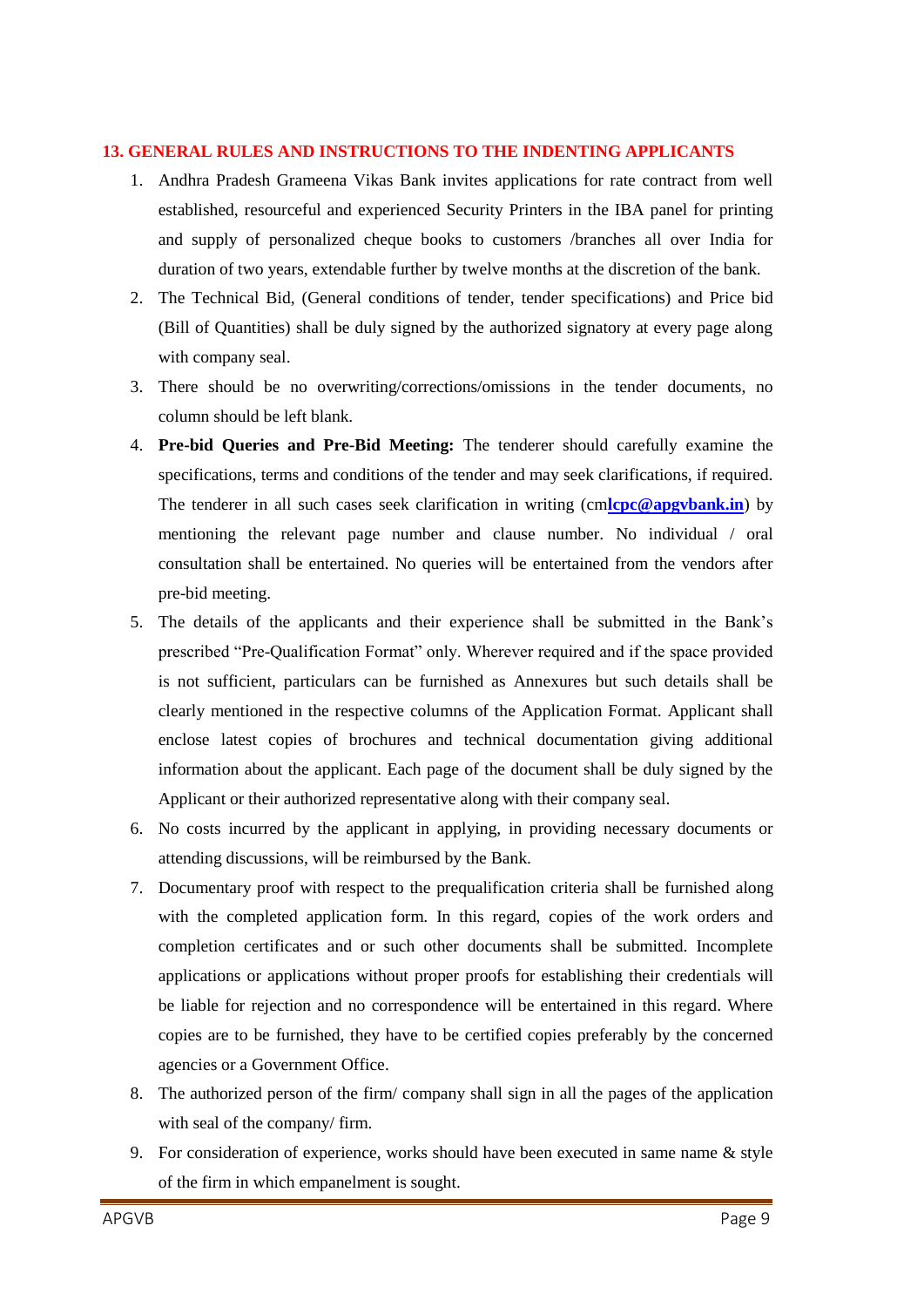- 10. If found necessary, Bank may also consider inspecting the works undertaken by the applicants, for which necessary co-ordination shall be made by them. Based on the details furnished in acceptable format, inspection of works and eligibility criteria as on cutoff date, the applicants will be empaneled.
- 11. Decision of the Bank regarding selection / rejection will be final and binding and no further correspondence will be entertained. Shortlisted Security Printers will only be informed by E-mail.
- 12. The successful printer should get the NPCI approval for printing cheques, by paying requisite fee.
- 13. Placing of the orders for printing of cheque books will be done only after obtaining the approval of our cheques samples from NPCI.
- 14. The Bank will provide only specimen of each security item but not any art work. They should be arranged by the security printers themselves.
- 15. Printed & supplied items which are not according to the bank's specifications in all respects shall be summarily rejected and Rate Contract would be cancelled.
- 16. The Security Printing Unit should have stringent quality control measures for security printing, binding, packing etc. to ensure supply of high quality security items.
- 17. Before submitting the tender, tenderers are requested to see the specimen, examine carefully the conditions of contract, / labour/ time factor etc.
- 18. The tenderer whose tender is accepted shall not be entitled to make any claim for increase in the rates quoted and accepted.
- 19. The Bank is not bound to accept the lowest tender and reserves the rights to reject any or all the tenderers without assigning any reasons therefore.
- 20. The quoted rates shall be all inclusive and excluding GST. GST will be paid over and above the rate quoted as applicable.
- 21. Statutory deductions / TDS will be levied as applicable.
- 22. Prospective security printers to note that all payments will be made electronically as per Government guidelines.
- 23. Tenderers shall quote their unconditional rate strictly as per the list of items specified. Cutting / overwriting, if any, shall be counter-signed.
- 24. Conditional and incomplete tenders are liable to be rejected.
- 25. The successful security printer should enter in to an agreement with the Bank, on a Rs.200/- Stamp Paper, as per Bank"s format.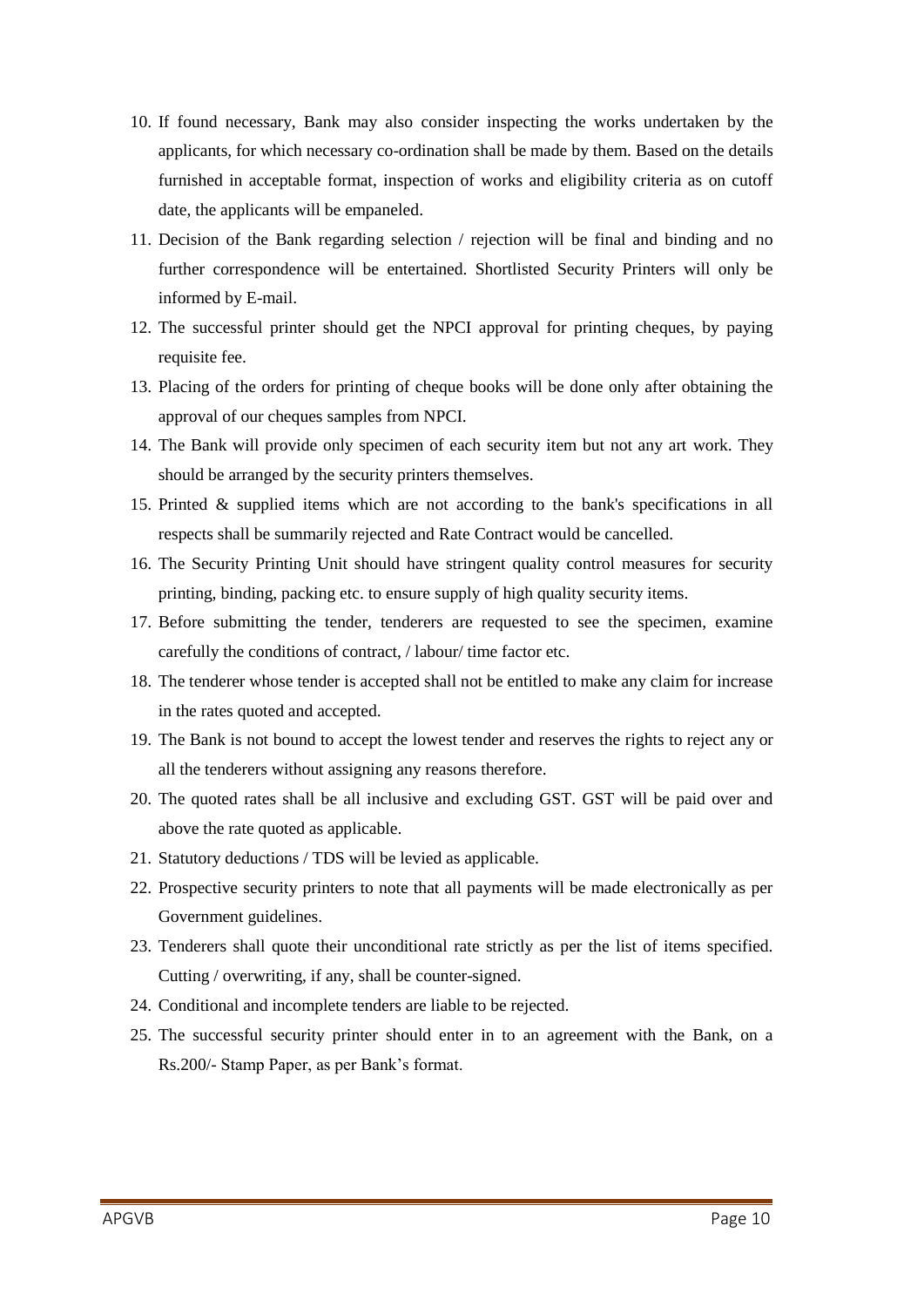## **14. PENALTY CLAUSE**

Bank shall impose penalties for breach of contract, deviation in specification etc.,

- a. Not adhering to the delivery schedule
- b. Mistakes in printing, binding, seriating or packing of security items
- c. Deficiencies in quality of printing
- d. Printing not according to Bank"s format and colour schemes etc.
- e. Flouting Bank"s instructions in respect of storage of paper, maintenance of records,

transportation and delivery of security forms etc.

f. Rejections of MICR instruments in test checking.

| S.No.          | <b>Reasons</b>                                   | <b>Amount of penalty</b>             |
|----------------|--------------------------------------------------|--------------------------------------|
| $\mathbf{1}$   | Delay For books                                  | Rs.10 per day                        |
| $\overline{2}$ | <b>Wrong Dispatch</b>                            | Rs.100 per book+ speed post          |
|                |                                                  | charges                              |
| $\overline{3}$ | Shortage of MICR paper                           | 110% of Cost of MICR paper           |
| $\overline{4}$ | Wrong printing / Defective perforation / binding | Rs.25 per Cheque Book                |
|                | (not resulting in rejection of cheque book)      |                                      |
| 5              | Wrong printing (Resulting in rejection of        | $Rs.100$ per cheque book + cost of   |
|                | cheque book)                                     | Cheque Book (paper $cost +$          |
|                |                                                  | printing cost                        |
| 6              | Deviation from RBI / NPCI specifications Or      | Shall<br>decided<br>be<br>by<br>bank |
|                | Banks specifications                             | depending upon nature<br>and         |
|                |                                                  | severity                             |
| $\overline{7}$ | Dispatch of cheque books with missing/           | Rs.500 per Cheque Book               |
|                | duplicate/additional leaves                      |                                      |
| 8              | Misuse/loss/theft/ leakage of data or any other  | As may be decided by the bank        |
|                | mistakes                                         |                                      |

In case of rejection of any consignment of security instruments on account of any reason, no payment of printing charges shall be made and penalty charged by RBI / local clearing house will be recovered from the printer. If the Printer fails to deposit the loss amount claimed by the bank or the penalty imposed by the bank for the negligence in any manner, or otherwise, the bank shall have the full right to recover the same from the bills  $\&$ /or to forfeit the earnest money/ recover the amount out of security deposit  $\&$ /or take such other action, legal or otherwise, as it may deem proper. Bank shall be the competent to increase/decrease the penalties stated above considering the circumstances of each case.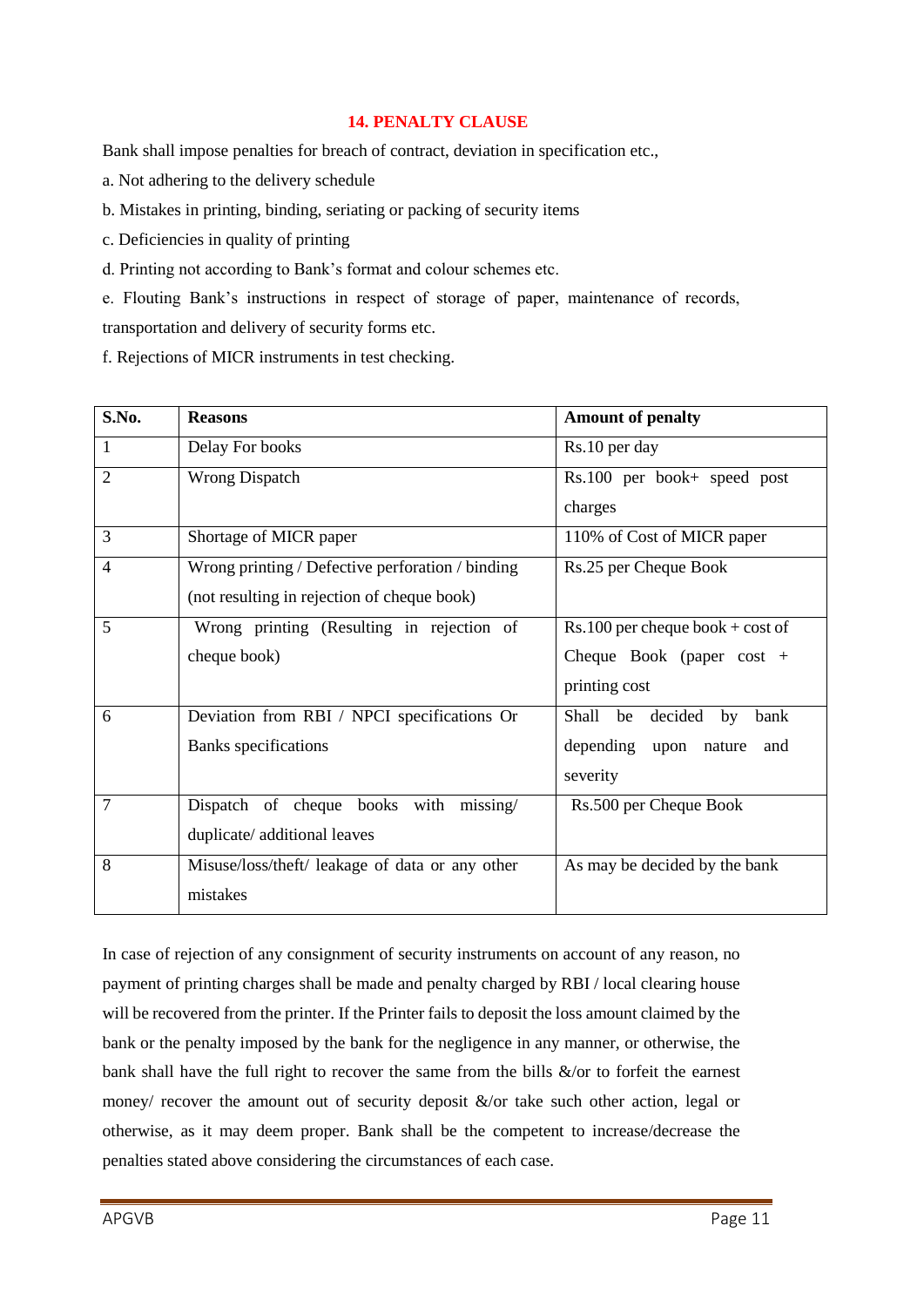#### **15. TEST CHECKING:**

Bank shall check samples of MICR instruments, collected from branches at regular intervals, with NPCI / RBI or any of the cheque processing center to ensure compliance of CTS 2010 specifications and rejection rate should be zero. In case of any deviation, the decision of the bank will be final and binding on printers.

#### **Other terms:**

1. Please quote your rates per lot mentioned including packing and taxes, if any.

2. Wastage at the rate of 10% for printing will be allowed.

3. Rates submitted by the tenderers and arrangement made with the bank would be valid for two years from the date of execution of the agreement, extendable further by twelve months at the discretion of the bank.

4. Please ensure that your quotation is properly worked out and presented, as any request for revision of the rates or cancellation of the order subsequently will not be entertained.

5. Printing of personalized cheque books shall have to be started by the Printer maximum of 30 days from the date of award of the job, by which time printer shall have to complete all arrangements including obtention of approval of cheque sample from NPCI. The bank will not be bound to provide any extension of time in this regard.

6. Printer shall develop the software at their own cost, to process data provided in the form of text file (or any other format decided by the bank) to print the personalized information on cheque leaves and requisition slip as per the specifications of the bank. Any changes required to be made in future in this regard, shall have to be managed by the printer.

7. Bank may also undertake standardization of different inputs/outputs for Personalized Cheque Books from time to time which the printer shall have to implement promptly with no extra cost.

8. Since, the customers" data that shall be provided by the bank to Security Printer is confidential & sensitive; the successful tenderer shall have to ensure its complete secrecy, safety & security and shall use the data only for printing of personalized cheque books and not for any other purpose in any case.

9. Successful tenderer shall also submit an undertaking not to part with or in any way divulge the information/data provided to the printer for processing and printing, to any unauthorized person and shall keep/preserve the record/data as per bank"s requirement/legal laws. Bank may also stipulate changed requirement in this regard from time to time.

10. The Printer shall be solely responsible & accountable for any loss caused to the bank due to misuse of data provided by the bank to the printers or loss of such data or theft/leakage of such data or capturing of wrong data on cheque books due to their negligence or otherwise.

11. The printer shall ensure due diligence/KYC verification of its employees from time to time and shall preserve the information relating to the same in accordance with the law.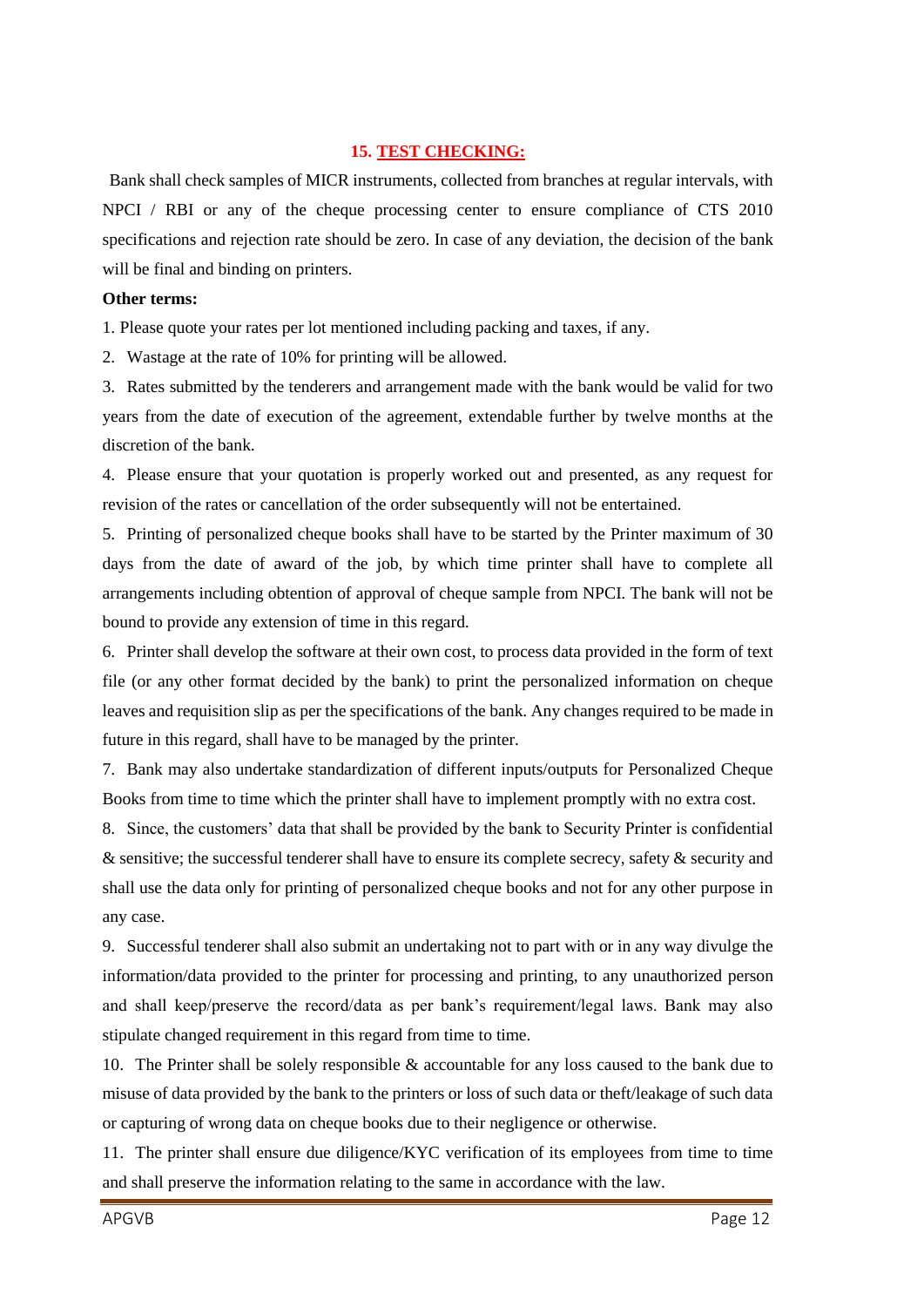12. In case the printer fails to commence the job within stipulated time period or if the printer stops printing of PCBs during the period of Agreement, the bank may forfeit its EMD/Security Deposit and may also take any other action/legal recourse including termination of the agreement &/or debarring the printer from doing the bank"s work for next 2 years, as it may deem proper.

13. Security Printer shall have standby/alternate arrangement of printing & other related operations in case of failure/breakdown of any machine etc, so that uninterrupted printing/dispatch of personalized cheque books of our bank is ensured.

14. In case of emergent need, Printer shall also arrange itself for delivery of the cheque books at the booking post office.

## **16. ELIGIBILITY CRITERIA**

The process is open to all applicants (Incorporated bodies / Partnership Firms) who are capable and interested in meeting bank"s objective of printing of security instruments and fulfill the eligibility criteria, among others, as given below:

1. The Security Printer should have been listed in the approved panel of Indian Banks' Association (IBA). Please enclose a copy of the latest and valid IBA approval letter, duly attested.

2. The applicants should have at least one IBA approved printing unit If any applicant does not fulfill the above criteria, the application will be rejected. Please enclose documentary proof

3. The applicant should be in the line of business of printing and supply of security instruments directly for atleast last three years ending 31-03-2021. Please enclose documentary proof

4. The printer should have obtained the approval certificate from National Payment Corporation of India (NPCI) for undertaking printing and supply of CTS 2010 standard cheques to nationalized banks/SBI, within last three years. Please enclose a copy the said approval certificate, duly attested.

5. The security printer should have made supplies to at least two major Public Sector Banks /major Private banks, with 500+ Branches, individually to the tune of at least 20 lakhs leaves of security instruments (Cheques/DDs/Deposit Receipts etc.,) during the financial year 2019-20 or 2020-21. Please enclose documentary proof (work order, completion certificate and performance certificate).

6. The Security Printers should be established in the line of Security Printing at least for a minimum period of last 5 years, prior to 31.03.2021. Please enclose documentary proof.

7. They should be in a position to print minimum 30 lakh security instruments during a financial year. Please enclose documentary proof.

8. The Printing Unit should have the required technical infrastructure/in house facility to develop new designs. They should have the capacity to incorporate various special security features the Bank may stipulate from time to time. Please enclose documentary proof (Relevant machinery list and capacity)

9. The average annual turnover of the Security Printers for the last three years as on 31.03.2021 should not be less than Rs. 25 lakhs. Please enclose auditor's certificate.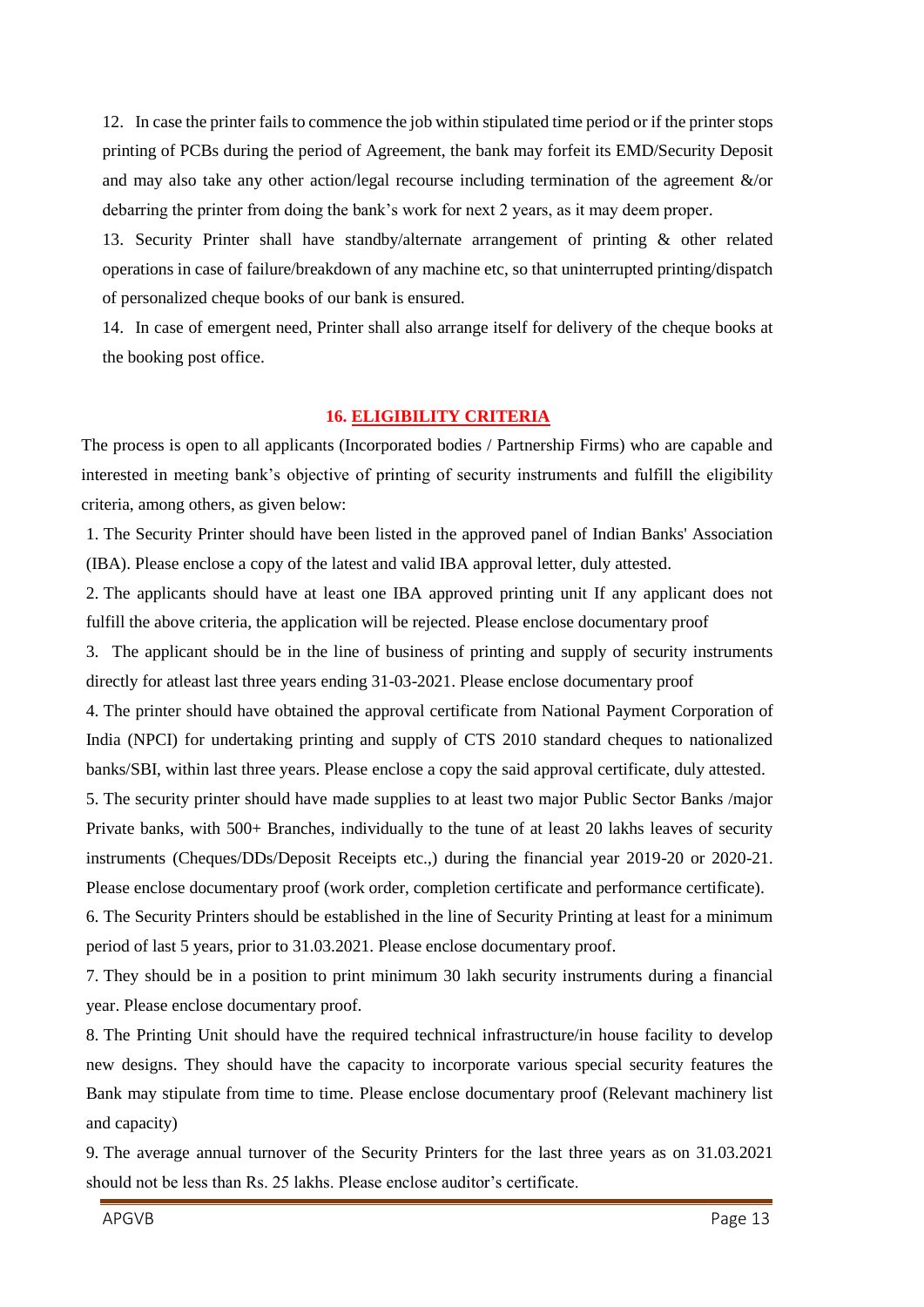10. The applicant should be a profit making company continuously for 2018-19, 2019-20 and 2020-21. Please enclose documentary proof (Auditors Certificate).

Noncompliance to any of the eligibility criteria or any other criteria mentioned anywhere in this document will disqualify the Security Printer.

## **17. SPECIFICATIONS**

 MICR Cheque books are to be printed without counterfoil. Cheques should be strictly as per CTS 2010 standards complying all norms of RBI/NPCI. Branch name address, logo IFSC code etc. are to be printed exactly as per specifications and the specimen should be approved by NPCI.

All printing is to be done in specified format and color scheme of each instrument. Printed samples of all the instruments will be provided by the bank to successful tenderer, and the art works complying with bank specifications and CTS 2010 standards have to be developed by printer themselves.

It is mandatory for a printer to get "CTS-2010 Standards" new 500 cheque leaves test certification from NPCI before printing PCBs for bank.

Security Printers having IBA approved Personalized Cheque Books printing unit to note that unit must be capable of carrying out all the printing including base printing at the same location. Unit should be capable of printing the cheques as per the time schedule / requirements of the bank.

Please note that Final proof (5 cheque books with minimum 10 leaves each) should be submitted to us for approval before commencing execution of our orders. Printer is also required to submit specimen cheque leaves as per NPCI instructions for testing the compatibility of the same with CTS environment before execution of the work

Cheques to be printed on 95 GSM MICR cheque paper.

- $\triangleright$  Cheque books with 20 leaves.
- $\triangleright$  Requisition slip on Cheque paper.
- Record slip on 70 GSM Mapiltho paper with "Die Cut" for visibility of serial number
- Cover page on 170 GSM Art papers- To be printed as per Bank's requirement.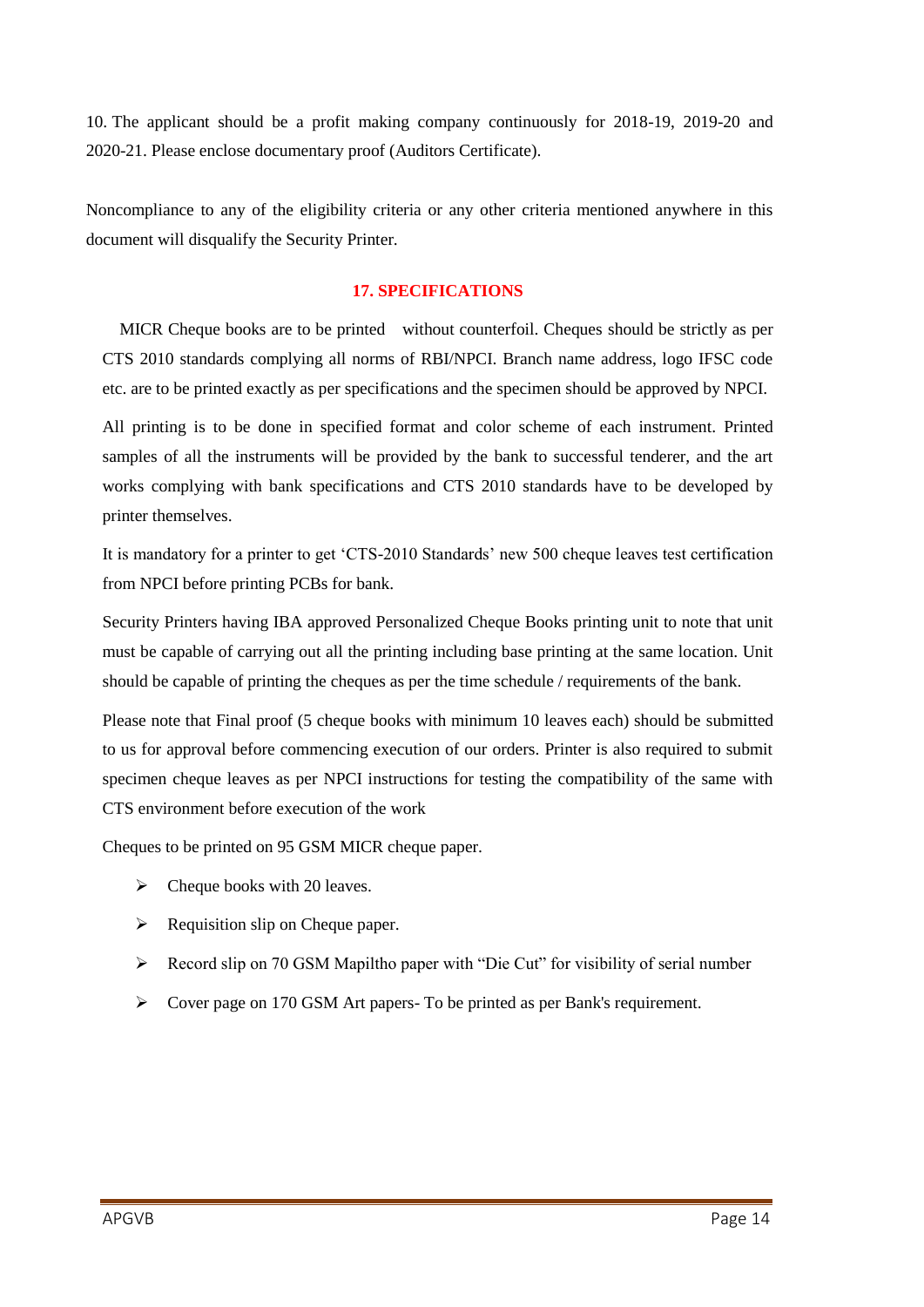#### **18.PRINTING**

Standard design of background is to be printed in fugitive ink with text in Black ink. Bank"s name and logo is to be printed in single color.

All field placements would be strictly as per "CTS 2010" standard.

Base color Pattern

Savings Bank Cheques: Green Base

Current Account Cheques: Pink Base

The fugitive ink used for printing background should not be mixed with any other type of ink and should be easily removed by applying water over it without vigorous rubbing. All MICR instruments shall be printed with fields as per RBI guidelines with good quality MICR ink. The Requisition slips are to be printed on MICR paper and the same should contain cheque numbers of the cheque book ie from and to serial number with prefix and branch name) Cover Page, Requisition slip , Record slips are to be printed in single color

**Note:** All participating vendors are advised to be present on the date of opening of tenders. However, the tenders will be opened, even if no vendor has represented/attended the meeting.

# **19.EVALUATION CRITERIA:**

All interested and eligible bidders shall submit their duly filled documents, well in advance before the due date and time specified for submission of in the e-tenders, signed in all pages along with all relevant annexures as proof of experience, technical capabilities, financial capabilities etc.

Technical Bid Evaluation:

Technical Bid would be opened first and scrutinized. Only those security printers who satisfy the Technical bid alone would be shortlisted and empaneled and only their Price Bid would be opened, at the designated date and time.

Technical Bid Evaluation Criteria:

Stage 1: Preliminary Examination: To ascertain the responsiveness of the bidders and reject those bids who have;

- Not submitted the tender in Bank"s approved format
- Not having valid IBA approval
- Submitted unsigned / illegible tender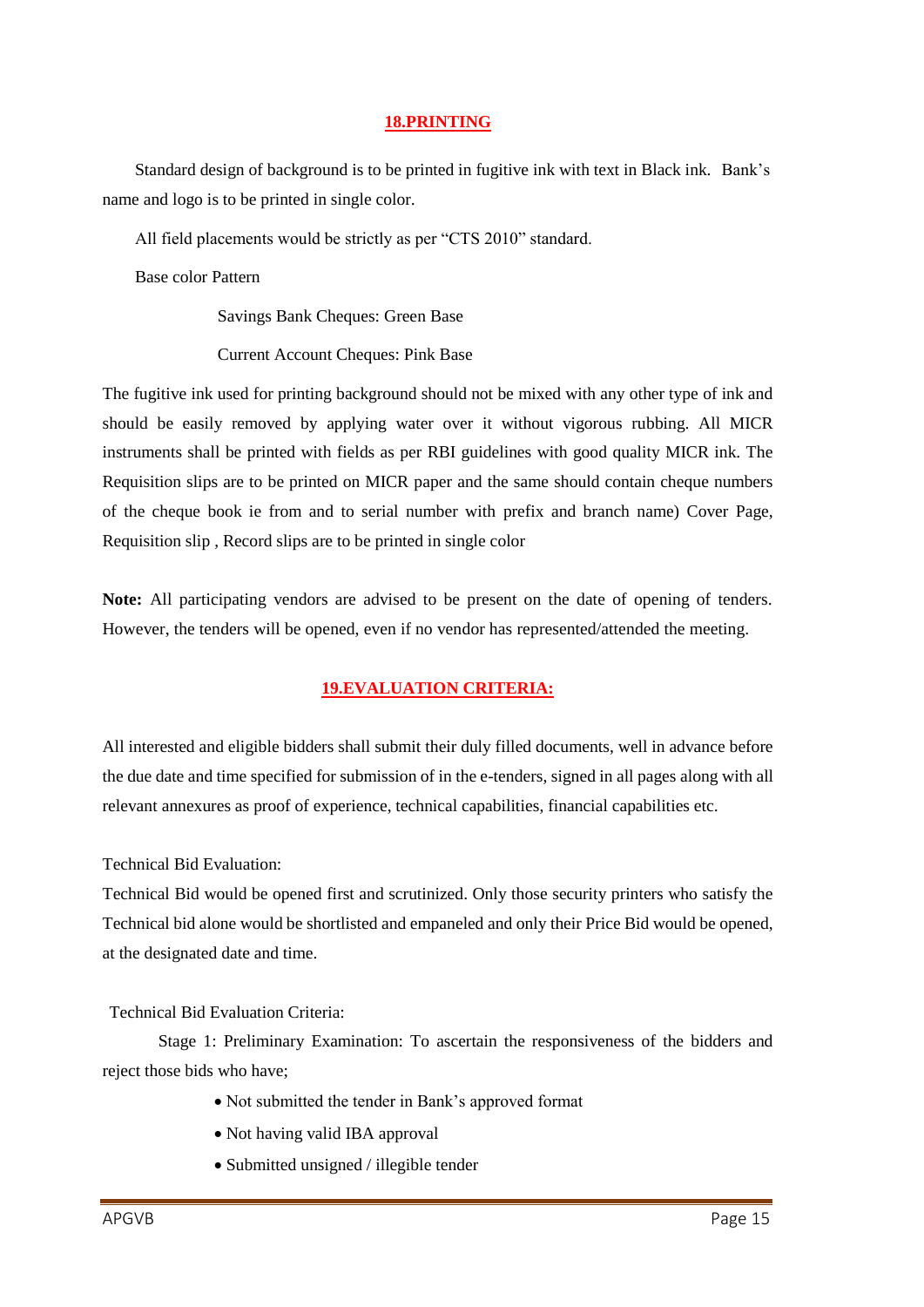- Not accepted the Bank"s techno-commercial conditions
- Submitted the tender with counter conditions and does not satisfy any of the eligible criteria

Only those bids that are responsive shall be subject to further processing. Bids not complying with the above would be rejected.

Stage 2: Pre-Qualification:

To determine the compliance of bidders with specified eligibility / Qualification criteria.

A bidder has to comply with each of the eligibility criteria / requirements in application format (mandatory requirement) to qualify for further evaluation and opening of Price Bid. If the bidder fails to satisfy any one of the criteria, then the bidder would be disqualified.

NOTE: All security printers must be IBA approved, registered for GSTIN, Income Tax etc., detailed in this pre-qualification document. The security printers, otherwise eligible but not registered for these statutory obligations will not be considered for shortlisting, for opening of Price Bid. Prospective security printers to note that all payments will be made electronically as per Government guidelines.

- Please fill in all particulars in the space provided in the application form.
- The Bids would be evaluated based on Evaluation Criteria by a Committee of Officials and on prescribed date and time, the Price Bid of those shortlisted bidders alone would be opened.
- It isthe responsibility of the bidder to ensure that the bids are submitted well in advance / within the due date and time prescribed. Printers are requested to not to wait till the last moment to quote their bids to avoid any unforeseen situations.
- Bank will scrutinize the offers based on information provided in Technical Bid. Any incomplete or ambiguous terms / conditions/ quotes will disqualify the bidder and Banks decision on selection of the prospective printerisfinal.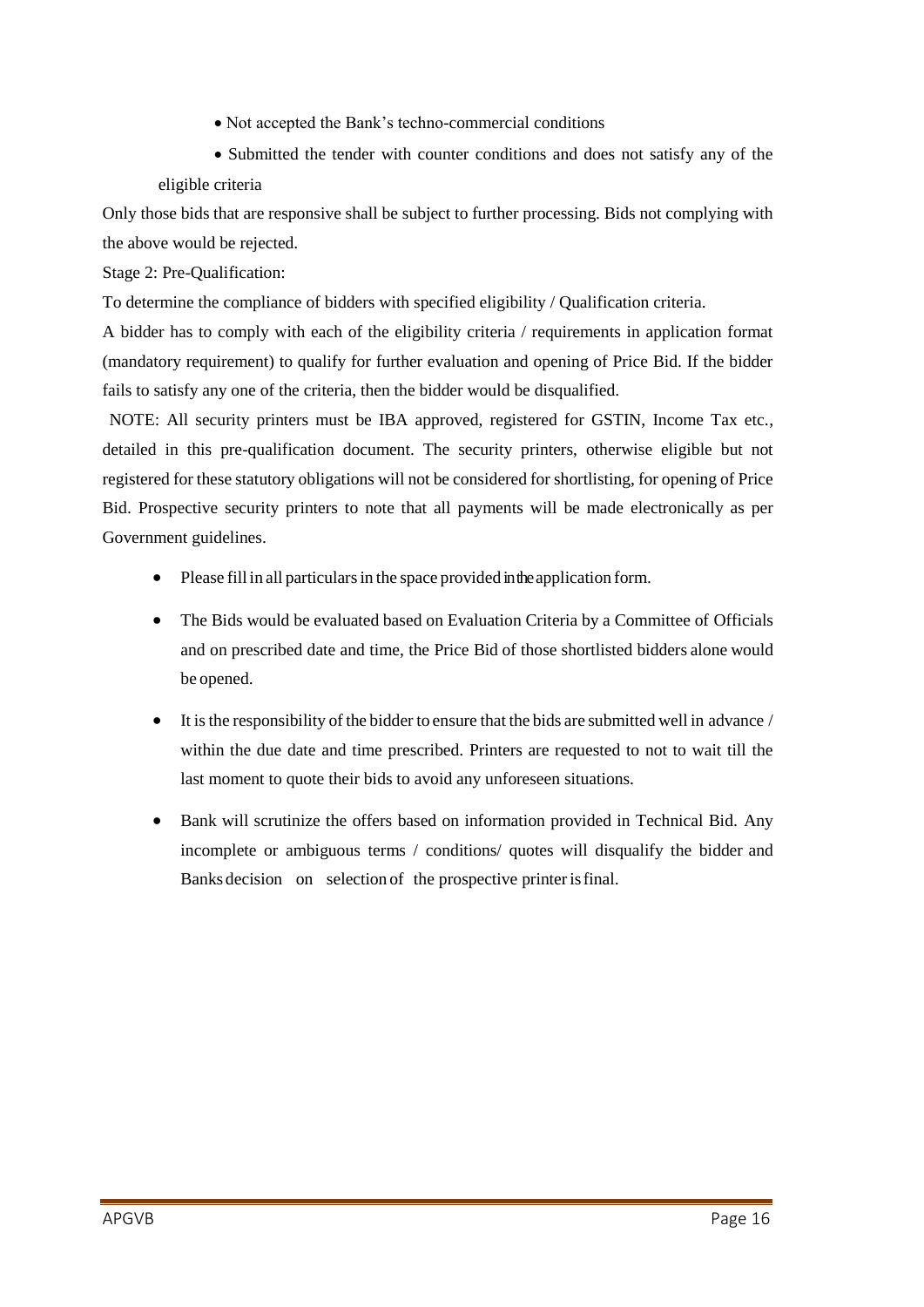# ANNEXURE – A: APPLICATION FORMAT

| $\mathbf{1}$   | Name of the Applicant / Firm /<br>Company                                                          |                                                             |
|----------------|----------------------------------------------------------------------------------------------------|-------------------------------------------------------------|
| $\overline{2}$ | Registered Address:                                                                                |                                                             |
|                | Address for Communication:                                                                         |                                                             |
| $\mathfrak{Z}$ | <b>Contact Information</b>                                                                         |                                                             |
|                | <b>Contact Person</b><br>Office Phone Number: Residence<br>Phone Number: Mobile Number:<br>E-Mail: |                                                             |
| 4              | Statusof the Firm:                                                                                 | Company<br>Partnership<br>Proprietary<br>Firm<br>Individual |
| $\sqrt{5}$     | Year of Establishment:                                                                             |                                                             |
| 6              | Number of years of experience<br>in similar work                                                   |                                                             |
| $\overline{7}$ | Name of the Proprietor / Partners /<br>professional<br>Directors<br>with<br>qualifications         |                                                             |

(Attach separate sheets wherever necessary / please tick appropriate box)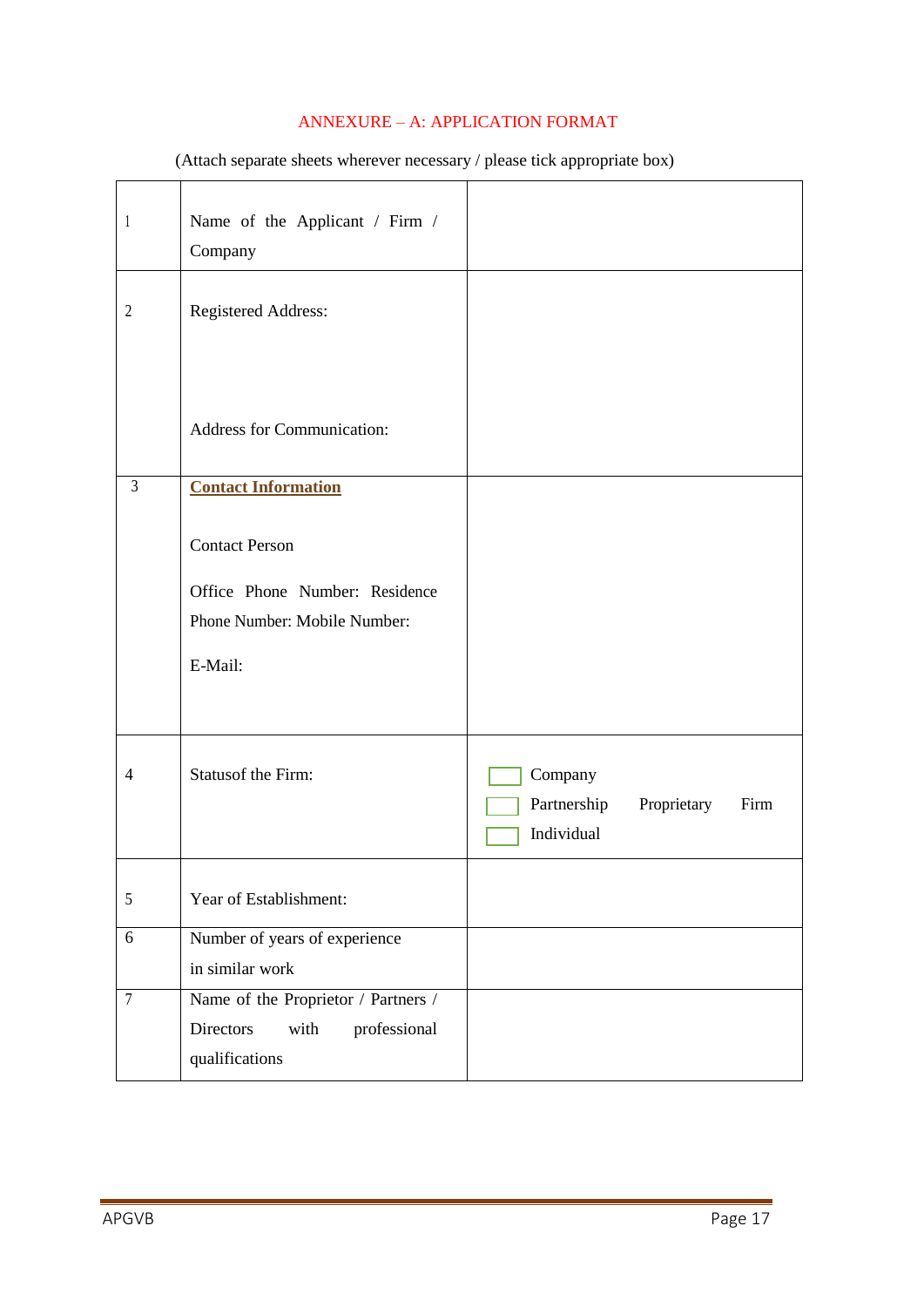| $\overline{8}$ | <b>Registration Details</b>                                                                                             |                                                                |
|----------------|-------------------------------------------------------------------------------------------------------------------------|----------------------------------------------------------------|
|                | Companies/ Firm Registration<br>Number & Date:<br>GSTIN:<br>Income Tax PAN, TIN: Others, if<br>any:                     |                                                                |
| 9              | Turnover of the Company / firm                                                                                          |                                                                |
|                | (Please attach copy of audited<br>balance sheet and profit & loss<br>account / IT Returns for three<br>years)           | 2018-19<br>$:$ Rs.<br>2019-20<br>$:$ Rs.<br>2020-21<br>$:$ Rs. |
| 10             | Please confirm that you have fully<br>understood<br>requirement<br>the<br>of BANK<br>mentioned in this tender           | <b>YES</b><br>N <sub>O</sub>                                   |
| 11             | Specify location and address of<br>IBA approved Printing Unit for<br>printing PCBs<br>Please enclose documentary proof. | $\mathbf{1}$<br>$\overline{2}$                                 |
|                |                                                                                                                         | $\mathfrak{Z}$                                                 |
|                |                                                                                                                         |                                                                |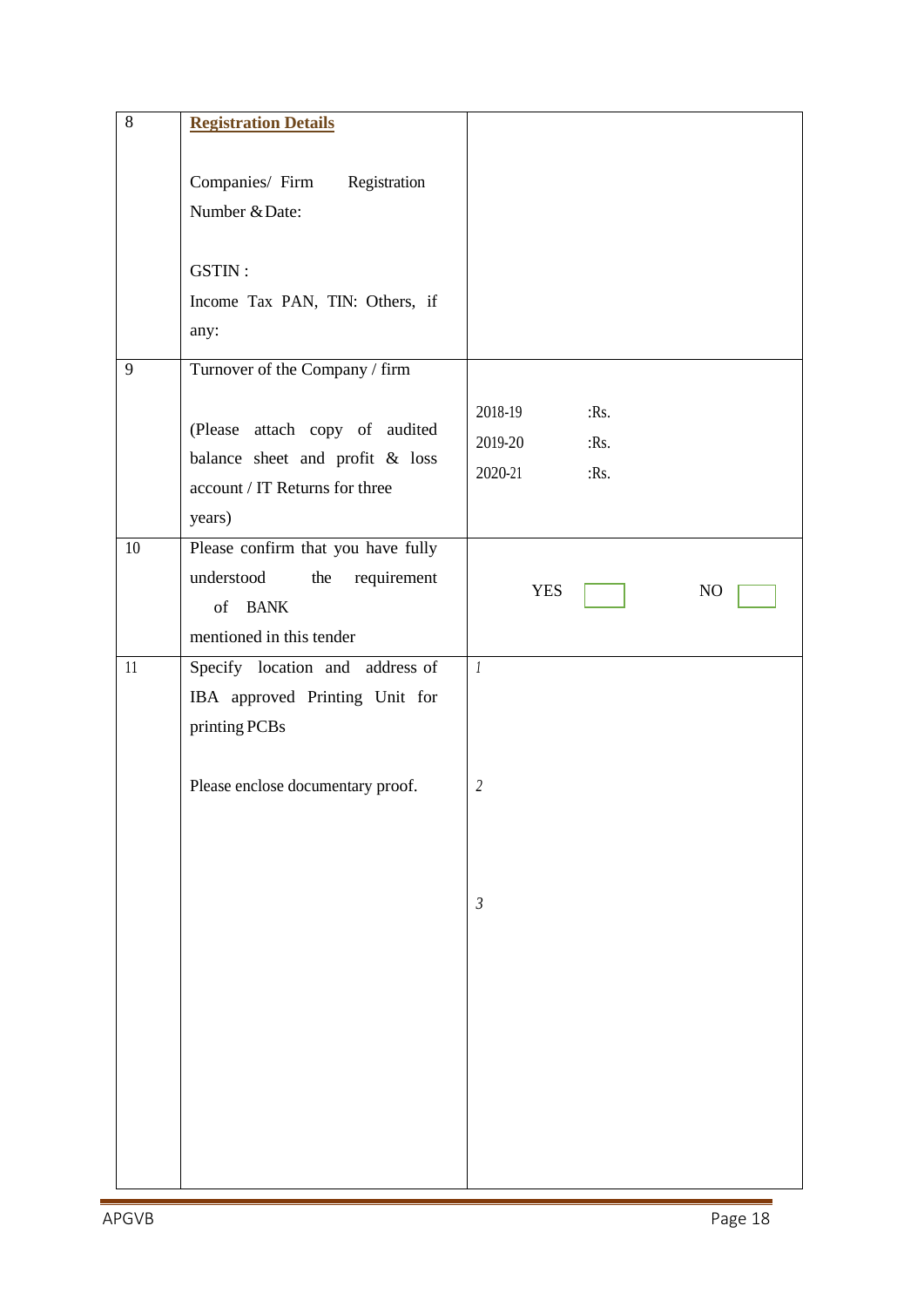|    |                                        | Attach additional paper for more space |  |
|----|----------------------------------------|----------------------------------------|--|
|    |                                        |                                        |  |
|    |                                        |                                        |  |
|    |                                        |                                        |  |
|    |                                        |                                        |  |
|    |                                        |                                        |  |
|    |                                        |                                        |  |
|    |                                        |                                        |  |
|    |                                        |                                        |  |
|    |                                        |                                        |  |
|    |                                        |                                        |  |
|    |                                        |                                        |  |
| 12 | Please confirm that you have IBA       |                                        |  |
|    | approved printing units.               |                                        |  |
|    |                                        |                                        |  |
|    | (please tick appropriate box)          | <b>YES</b><br>N <sub>O</sub>           |  |
|    |                                        |                                        |  |
| 13 | Specify location and address of IBA    |                                        |  |
|    | approved Printing Unit for Printing of |                                        |  |
|    | cheques                                |                                        |  |
| 14 | Please confirm that you have the       |                                        |  |
|    | capacity to print for our bank in      |                                        |  |
|    | above mentioned locations as per       |                                        |  |
|    | Bank's schedules/requirements.         | <b>YES</b><br>N <sub>O</sub>           |  |
|    |                                        |                                        |  |
|    | (please tick appropriate box)          |                                        |  |
| 15 | Were you ever required to suspend      |                                        |  |
|    | the activity for a period of more than | <b>YES</b><br>N <sub>O</sub>           |  |
|    | six months                             |                                        |  |
|    | continuously? If so, give details      |                                        |  |
| 16 | Have you ever left any orders          |                                        |  |
|    | placed with you incomplete? (If so,    | <b>YES</b><br>N <sub>O</sub>           |  |
|    | give details and reasonsfor            |                                        |  |
|    | not executing the orders)              |                                        |  |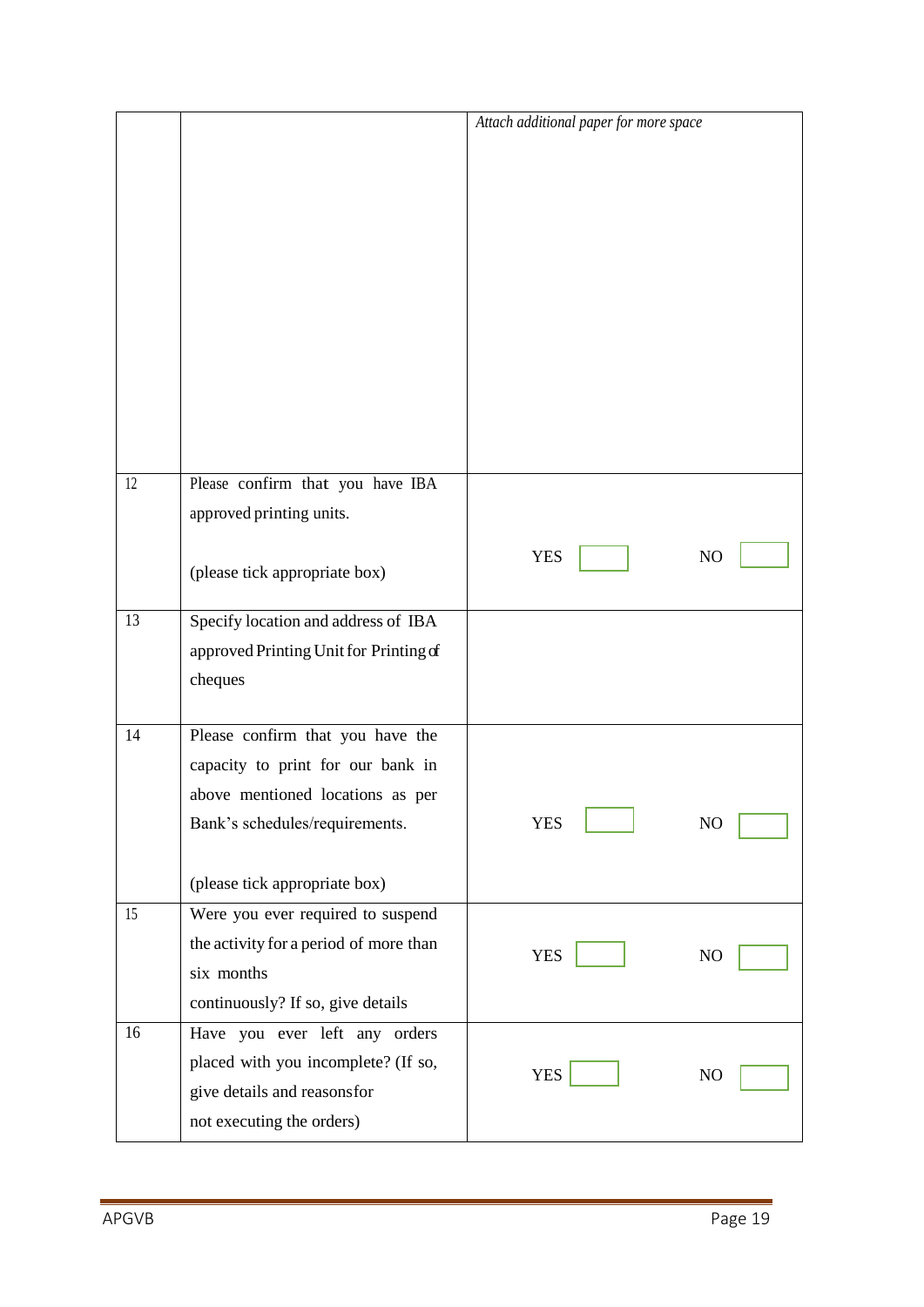| 17 | Have your firm been debarred or               |            |                |
|----|-----------------------------------------------|------------|----------------|
|    | Black listed for tendering in any             | <b>YES</b> | NO             |
|    | organization? If so, give                     |            |                |
|    | details.                                      |            |                |
| 18 | Have you got separate godown                  |            |                |
|    | / space for storing paper? If so, is it       |            |                |
|    | covered by Insurance? Please                  | <b>YES</b> | NO.            |
|    | furnishdetails.                               |            |                |
|    | Confirm that you have enclosed the            |            |                |
| 19 | EMD/Bid<br>Security<br>Declaration,           | <b>YES</b> |                |
|    | dulysigned                                    |            | N <sub>O</sub> |
|    |                                               |            |                |
| 20 | Please enclose details of printing            |            |                |
|    | job handled by the firm for the last          |            |                |
|    | 3 years.                                      | <b>YES</b> | N <sub>O</sub> |
|    |                                               |            |                |
|    |                                               |            |                |
| 21 | Please enclose details of security            |            |                |
|    | items printed for Public Sector               |            |                |
|    | Banks for during last one year.               |            |                |
|    |                                               | <b>YES</b> | N <sub>O</sub> |
|    |                                               |            |                |
| 22 | $\overline{\text{confirm}}$<br>Please<br>that |            |                |
|    | you<br>will supply the items strictly as per  |            |                |
|    | 2010 standards and<br><b>CTS</b><br>as per    | <b>YES</b> | N <sub>O</sub> |
|    | Bank's specifications, within the             |            |                |
|    |                                               |            |                |
|    | time period mentioned.                        |            |                |
|    | (please tick appropriate box)                 |            |                |
|    |                                               |            |                |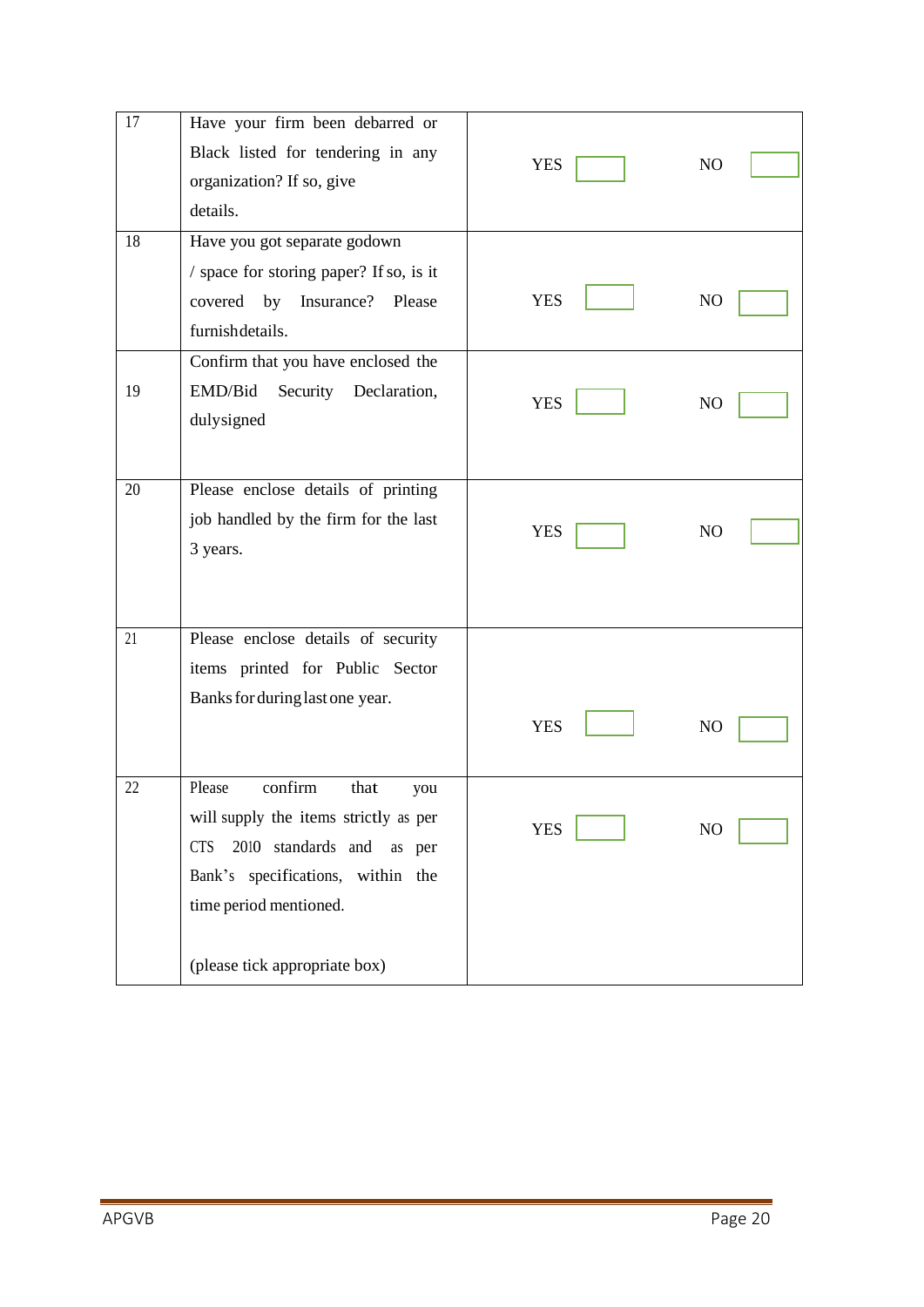| 23 | The rate quoted / accepted should<br>be valid for period of two years<br>from the date of approval of<br>competent authority of the bank.<br>Request for any revision in rate<br>will not beaccepted.<br>Please confirm your acceptance.                                                                                                                   | <b>YES</b> | N <sub>O</sub> |
|----|------------------------------------------------------------------------------------------------------------------------------------------------------------------------------------------------------------------------------------------------------------------------------------------------------------------------------------------------------------|------------|----------------|
| 24 | Bank shall check samples of MICR<br>instruments, collected from branches<br>at regular intervals, with NPCI / RBI<br>or any of the cheque processing<br>center to ensure compliance of CTS<br>2010 specifications and rejection rate<br>should be zero.<br>In case of any deviation, the<br>decision of the bank will be final<br>and binding on printers. | <b>YES</b> | N <sub>O</sub> |
| 25 | Please confirm your acceptance.                                                                                                                                                                                                                                                                                                                            |            |                |
|    | Bills for the security items supplied<br>should be submitted within 30 days<br>from the date of delivery at the<br>branch and Bills received thereafter<br>shall be treated as 'NO CLAIM'.                                                                                                                                                                 | <b>YES</b> | N <sub>O</sub> |
|    | Please confirm your acceptance.                                                                                                                                                                                                                                                                                                                            |            |                |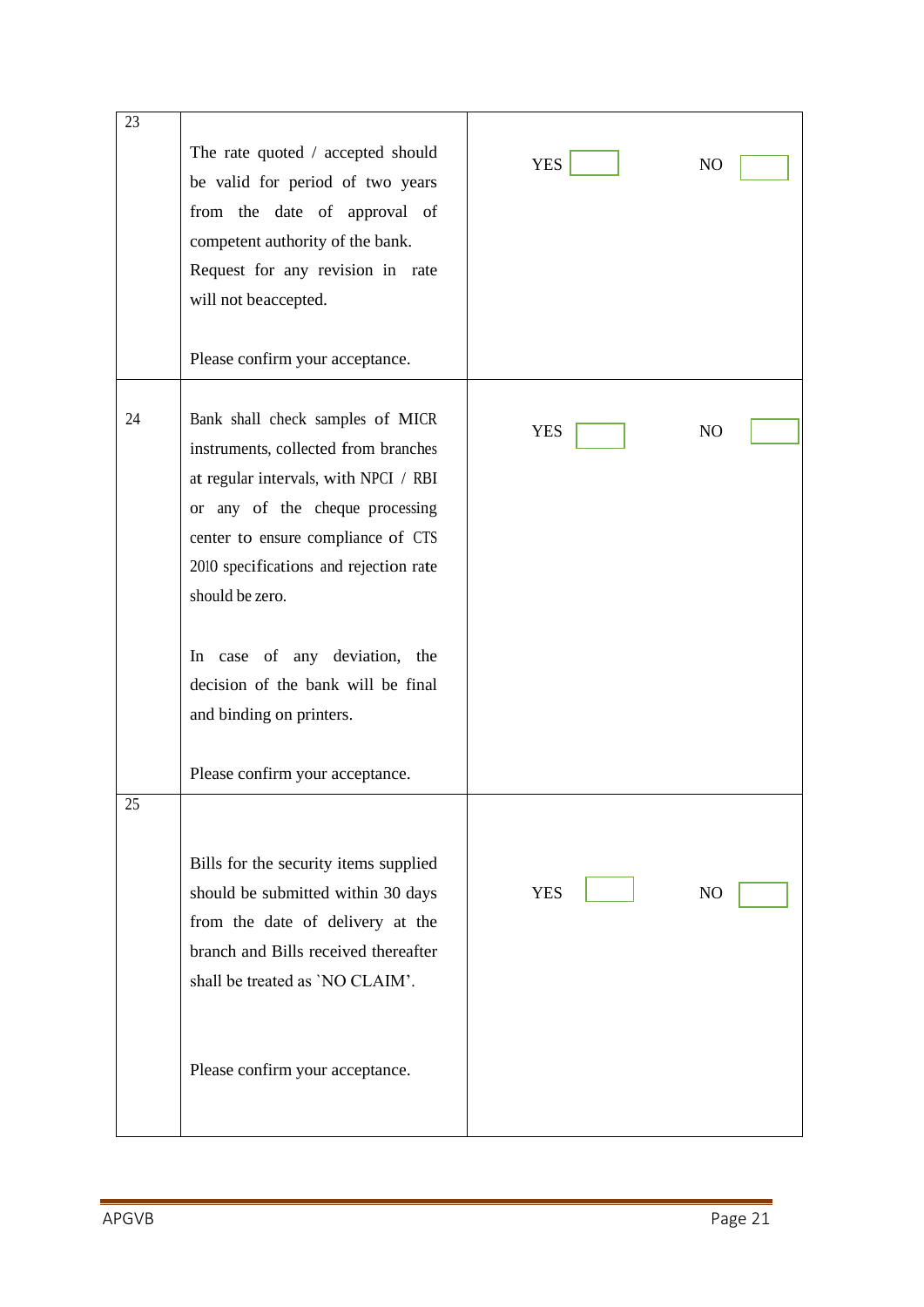| 26 | Paper supplied by the Bank must be<br>kept in Safe custody at Printers'<br>premises and adequate insurance<br>cover with bank clause should be<br>provided at Printer's cost and to be<br>renewed from time to time. A copy<br>of the policy should be furnished to<br>us.<br>Please confirm your acceptance. | <b>YES</b>                           | NO.            |
|----|---------------------------------------------------------------------------------------------------------------------------------------------------------------------------------------------------------------------------------------------------------------------------------------------------------------|--------------------------------------|----------------|
| 27 | confirm that you have<br>Please<br>understood the evaluation criteria for<br>selection<br>and<br>confirm<br>your<br>acceptance for the same.                                                                                                                                                                  | <b>YES</b>                           | N <sub>O</sub> |
| 28 | The successful tenderer shall shred<br>all wastes before disposal and ensure<br>that the Bank's logo and materials<br>are not misused.<br>Please confirm.                                                                                                                                                     | <b>YES</b>                           | NO             |
| 29 | Please confirm that you have<br>quoted your price only in Price Bid<br>and not anywhere in Technical Bid.                                                                                                                                                                                                     | <b>YES</b>                           | NO             |
| 30 | Please<br>confirm that you have<br>submitted DD. If exempt, then valid<br>certificate from National Small                                                                                                                                                                                                     | <b>DD</b><br><b>NSIC Certificate</b> |                |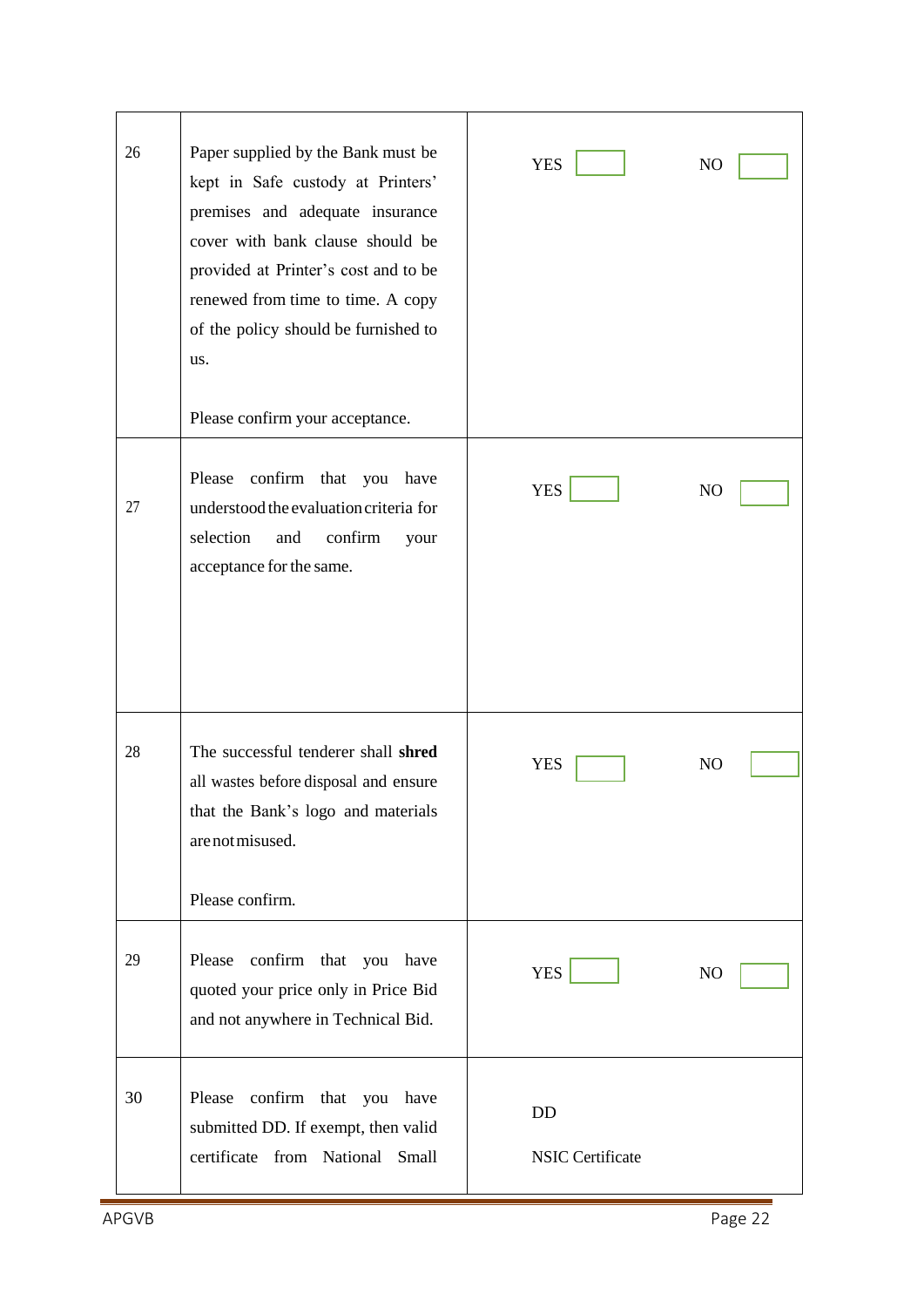|                                                                                                | Industries Corporation Ltd should                                                    |                                                                                       |  |  |  |
|------------------------------------------------------------------------------------------------|--------------------------------------------------------------------------------------|---------------------------------------------------------------------------------------|--|--|--|
|                                                                                                | be enclosed.                                                                         |                                                                                       |  |  |  |
|                                                                                                |                                                                                      |                                                                                       |  |  |  |
|                                                                                                |                                                                                      |                                                                                       |  |  |  |
|                                                                                                |                                                                                      |                                                                                       |  |  |  |
|                                                                                                | <b>NPCI</b> Certificate                                                              |                                                                                       |  |  |  |
| 31                                                                                             |                                                                                      | <b>YES</b><br>N <sub>O</sub>                                                          |  |  |  |
|                                                                                                |                                                                                      |                                                                                       |  |  |  |
|                                                                                                |                                                                                      |                                                                                       |  |  |  |
|                                                                                                | If yes, please enclose the certificate.                                              |                                                                                       |  |  |  |
| <b>DECLARATION</b>                                                                             |                                                                                      |                                                                                       |  |  |  |
|                                                                                                |                                                                                      |                                                                                       |  |  |  |
| 1.                                                                                             |                                                                                      | All the information furnished by me / us here above is correct to the best of my/ our |  |  |  |
| knowledge and belief.                                                                          |                                                                                      |                                                                                       |  |  |  |
| 2.                                                                                             | I / We agree that the decision of Andhra Pradesh Grameena Vikas Bank in selection of |                                                                                       |  |  |  |
|                                                                                                | printers will be final and binding to me / us.                                       |                                                                                       |  |  |  |
| I / We have read the instructions and I / we understand that if any false information is<br>3. |                                                                                      |                                                                                       |  |  |  |
| detected at a later date the empanelment shall be cancelled at the discretion of the Bank.     |                                                                                      |                                                                                       |  |  |  |
|                                                                                                |                                                                                      |                                                                                       |  |  |  |
|                                                                                                |                                                                                      |                                                                                       |  |  |  |
|                                                                                                |                                                                                      |                                                                                       |  |  |  |
|                                                                                                |                                                                                      |                                                                                       |  |  |  |
| Place                                                                                          |                                                                                      | SIGNATURE OF THE APPLICANT                                                            |  |  |  |
| Date                                                                                           | <b>NAME &amp; DESIGNATION</b>                                                        |                                                                                       |  |  |  |
|                                                                                                |                                                                                      | <b>SEAL OF ORGANISATION</b>                                                           |  |  |  |
|                                                                                                |                                                                                      |                                                                                       |  |  |  |